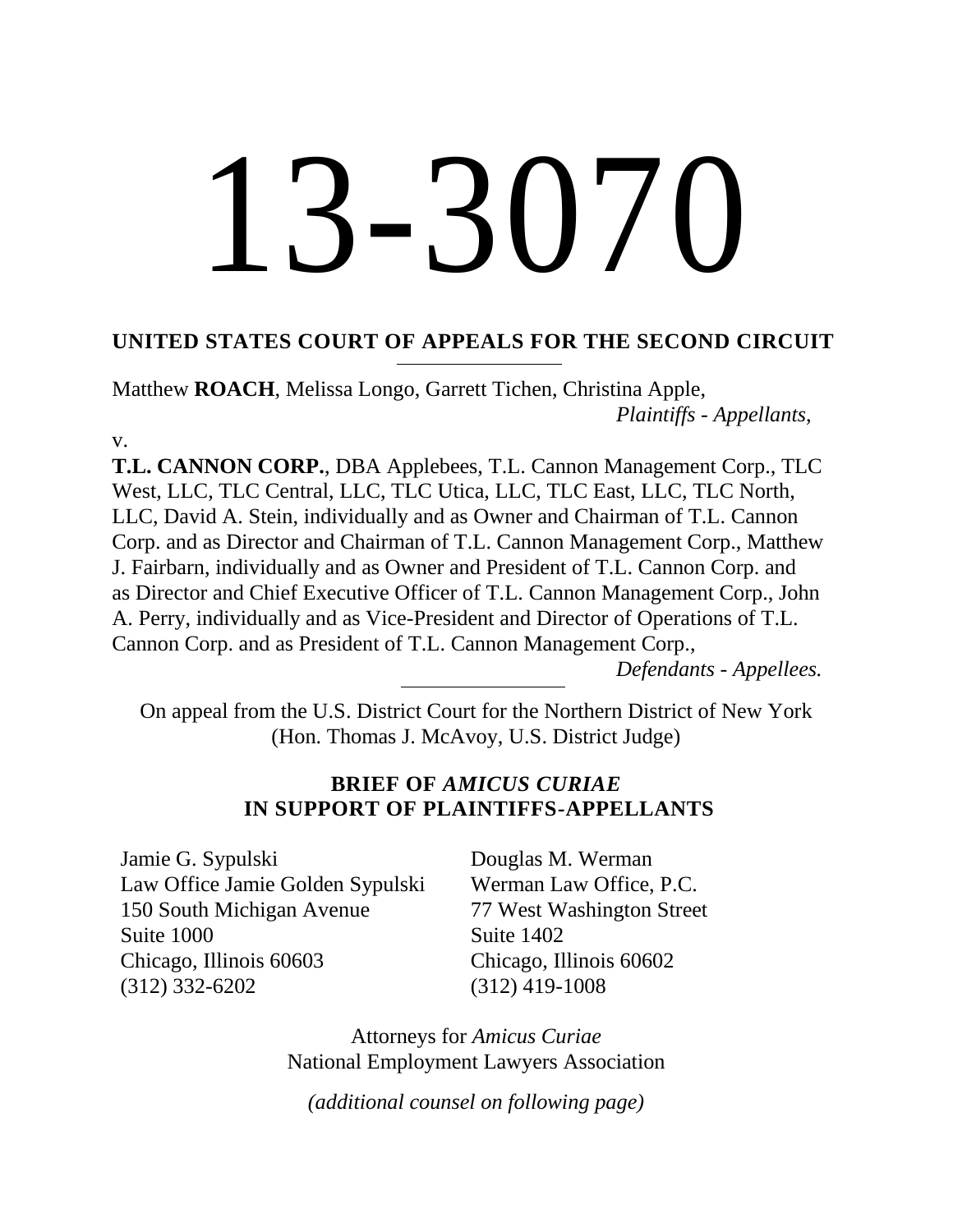Terisa E. Chaw National Employment Lawyers Association 417 Montgomery Street Fourth Floor San Francisco, California 94104 (415) 296-7629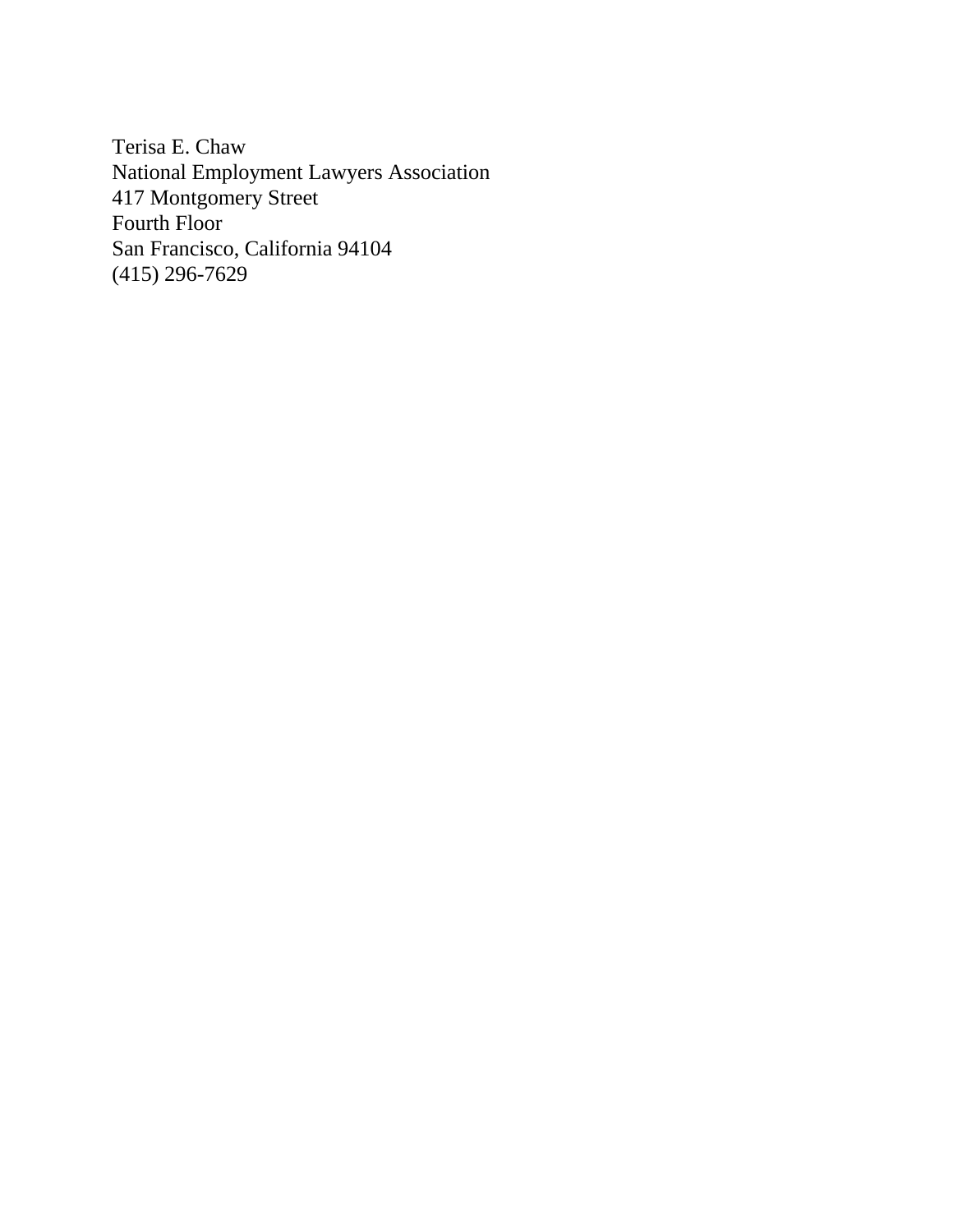## **TABLE OF CONTENTS**

| $\mathbf{I}$ . | Like The Fair Labor Standards Act, The New York Labor Law Is A<br>Remedial Statute Enacted To Eliminate Substandard Wages, And<br>Restaurant Workers, Consistently Ranked Among The Lowest Paid Jobs<br>In The Country, Have A Particular Need For The Protections Of The |  |
|----------------|---------------------------------------------------------------------------------------------------------------------------------------------------------------------------------------------------------------------------------------------------------------------------|--|
| II.            | The District Court's Interpretation Of <i>Comcast</i> , That No Class Can Be<br>Certified Under Rule 23(b)(3) If Individualized Damages Inquiries Must<br>Be Made, Is Erroneous, And Has Been Rejected By Other Circuits                                                  |  |
|                | A. Under Third Circuit Case Law, Elements Of The Antitrust Class<br>Claim In <i>Comcast</i> Had To Be Susceptible To Common Proof11                                                                                                                                       |  |
|                | B. Cases Certifying Rule 23(b)(3) Class Actions, Despite The Necessity<br>Of Individual Damage Determinations, Are 'Legion,' And The<br>Comcast Decision Does Nothing To Affect Those Holdings13                                                                          |  |
|                | 1. Prior To Comcast, "Legions" Of Cases Held That Rule<br>23(b)(3) Classes Can Be Certified Even Where Damages                                                                                                                                                            |  |
|                | 2. Appellate Decisions After Comcast Continue To Hold<br>That Individualized Damages Inquiries Do Not Preclude                                                                                                                                                            |  |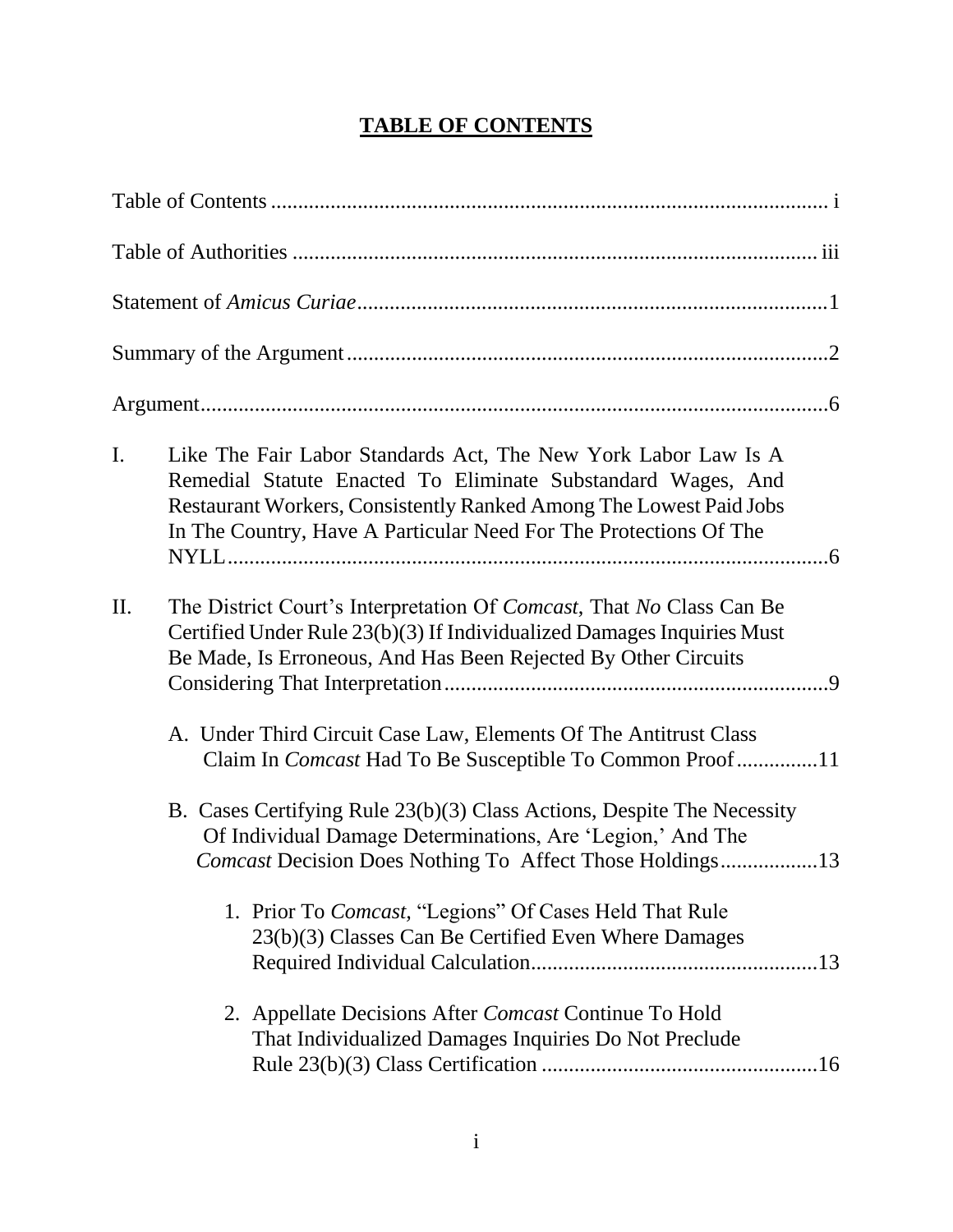| III. | An Interpretation Of <i>Comcast</i> As Precluding Predominance In Wage |  |
|------|------------------------------------------------------------------------|--|
|      | And Hour Class Actions Where Individualized Owed Wages Vary            |  |
|      | Among Employees Clashes Directly With The 'Just And Reasonable'        |  |
|      | Inference' Standard And Representative Evidence Derived From The       |  |
|      |                                                                        |  |
|      |                                                                        |  |
|      |                                                                        |  |
|      |                                                                        |  |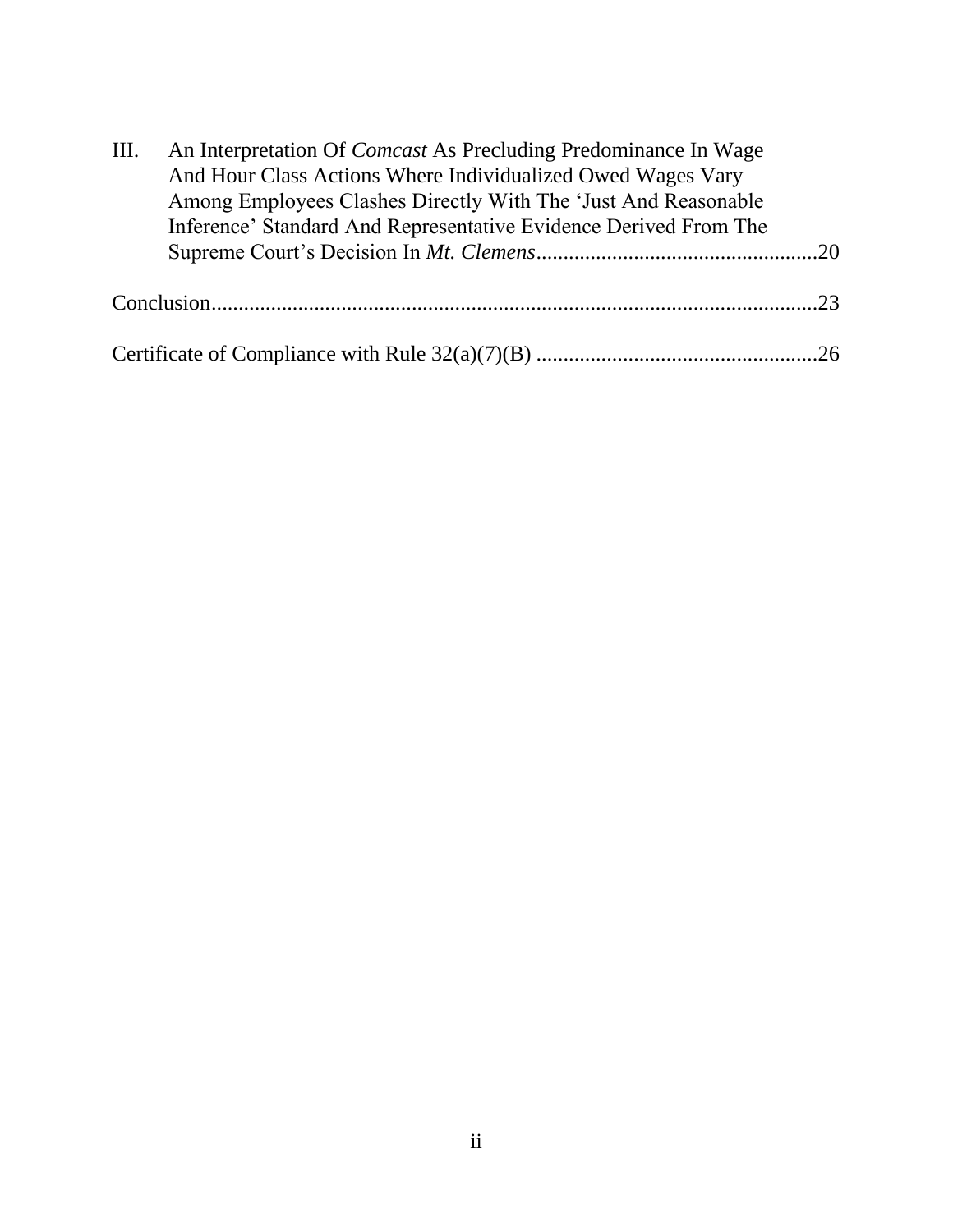# **TABLE OF AUTHORITIES**

## **CASES**

| Allen v. Board of Public Educ.,                     |  |
|-----------------------------------------------------|--|
|                                                     |  |
| Amchem Prods., Inc. v. Windsor,                     |  |
|                                                     |  |
| Amgen Inc. v. Connecticut Ret. Plans & Trust Funds. |  |
|                                                     |  |
| Anderson v. Mt. Clemens Pottery Co.,                |  |
|                                                     |  |
| Behrend, et al. v. Comcast Corp., et al.,           |  |
|                                                     |  |
| Behrend v. Comcast Corp.,                           |  |
|                                                     |  |
| Butler v. Sears, Roebuck and Co.,                   |  |
|                                                     |  |
| Carnegie v. Household Int'l, Inc.,                  |  |
|                                                     |  |
| Citicorp Industrial Credit, Inc., v. Brock,         |  |
|                                                     |  |
| Comcast Corp. v. Behrend. ___ U.S. ___,             |  |
|                                                     |  |
| Goldberg v. Wade Lahar Const. Co.,                  |  |
|                                                     |  |
| Grochowski v. Phoenix Const.,                       |  |
|                                                     |  |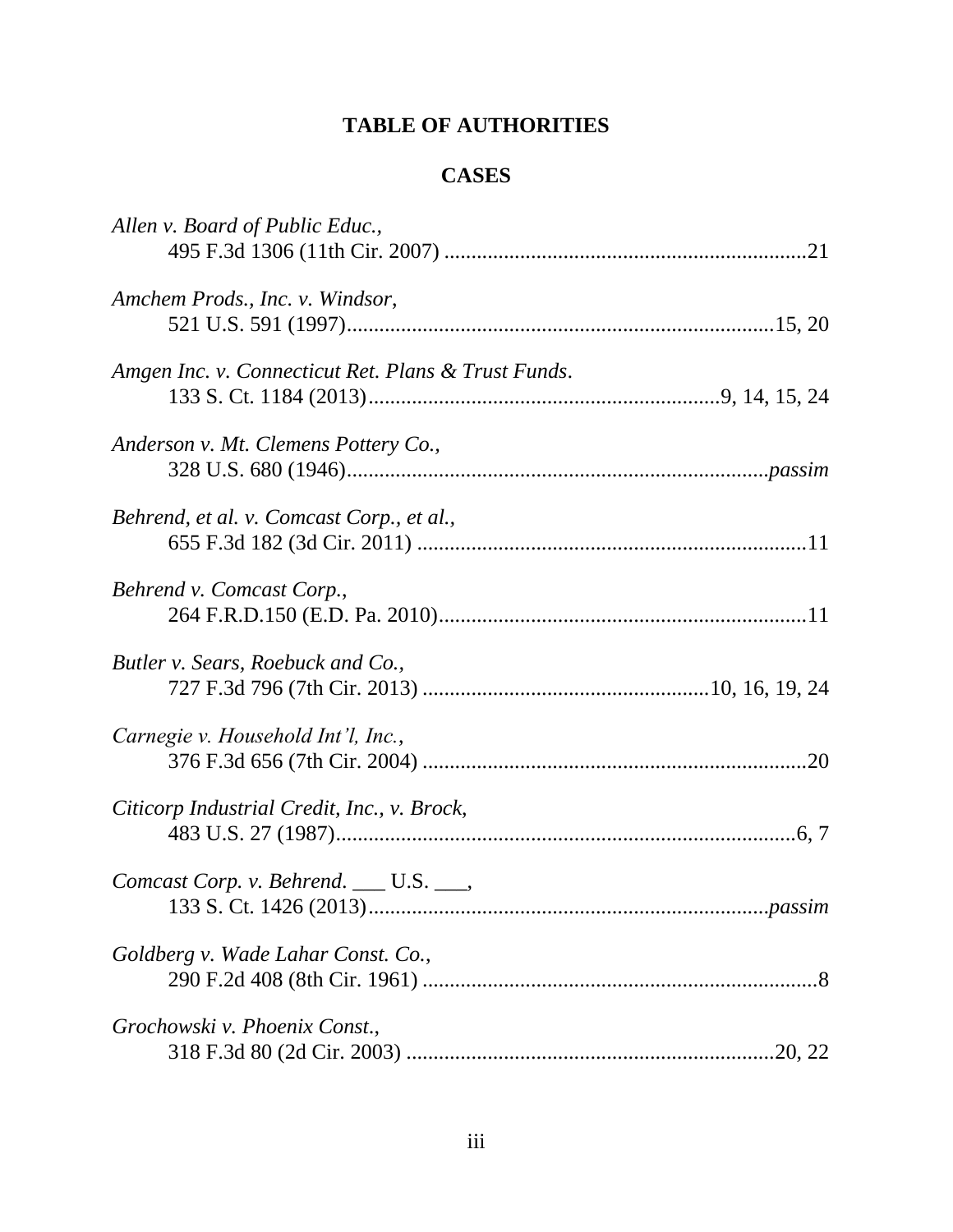| In Re Hydrogen Peroxide Antitrust Litigation,                                                                         |
|-----------------------------------------------------------------------------------------------------------------------|
| In re Visa Check/MasterMoney Antitrust Litig.,                                                                        |
| In re Whirlpool Corp. Front-Loading Washer Products Liability Litigation,<br>No. 10-4188, 2013 U.S. App. LEXIS 14519, |
| Kalloo v. Unlimited Mech. Co. of NY,<br>No. 11-cv-6215, 2013 U.S. Dist. LEXIS 147487,                                 |
| Kolesnikow v. Hudson Valley Hosp.,<br>05 Civ. 09858 (PGG), 2009 U.S. Dist. LEXIS 42857,                               |
| Leyva v. Medline Indust., Inc.,                                                                                       |
| Martin v. Selker Bros., Inc.,                                                                                         |
| Martin v. Tony & Susan Alamo Found.,                                                                                  |
| McLaughlin v. Ho Fat Seto,<br>22                                                                                      |
| Messner v. NorthShore Univ. Health Sys.,                                                                              |
| Morgan v. Family Dollar Stores, Inc.,                                                                                 |
| Pella Corp. v. Saltzman,                                                                                              |
| Reich v. Gateway Press, Inc.,                                                                                         |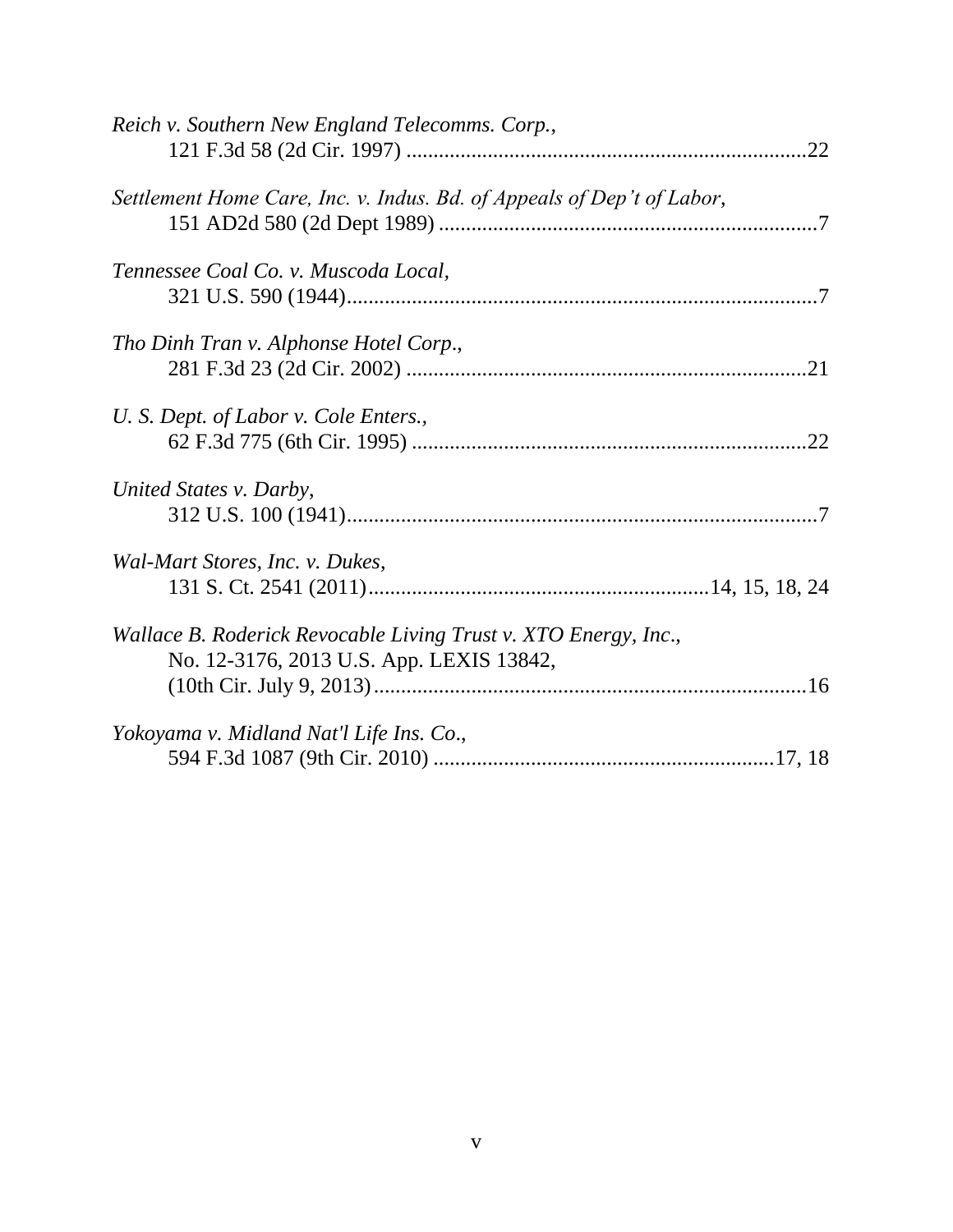# **Statutes, Regulations and Rules**

| Fair Labor Standards Act of 1938, as amended, 29 U.S.C. 201 et seq passim |  |
|---------------------------------------------------------------------------|--|
|                                                                           |  |
|                                                                           |  |
|                                                                           |  |
|                                                                           |  |
|                                                                           |  |
|                                                                           |  |
|                                                                           |  |
|                                                                           |  |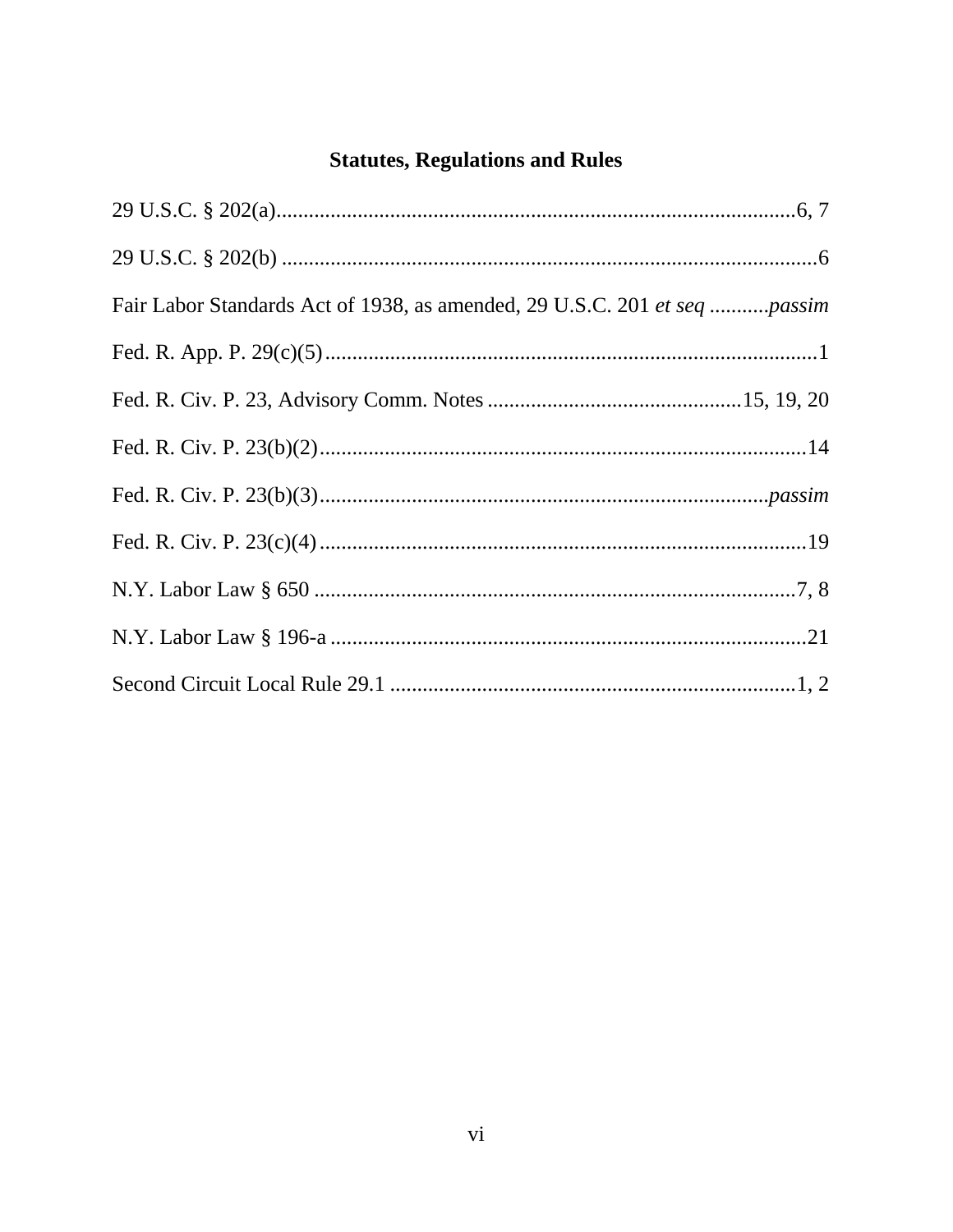# **Other Authorities**

| William G. Whittaker, Congressional Research Service Report for Congress,<br>The Fair Labor Standards Act: Minimum Wage in the 108th Congress |  |
|-----------------------------------------------------------------------------------------------------------------------------------------------|--|
|                                                                                                                                               |  |
| Bureau of Labor Statistics, U.S. Dep't of Labor,                                                                                              |  |
| May 2012 National Occupational Employment and Wage Estimates United                                                                           |  |
| <b>States, Food Preparations and Serving Related Occupations</b>                                                                              |  |
| http://www.bls.gov/news.release/pdf/ocwage.pdf (March 29, 2013) 8                                                                             |  |
| Jacquelyn Smith, <i>The Best and Worst Paying Jobs In America</i> , Forbes, May 13,                                                           |  |
| 2013,                                                                                                                                         |  |
| http://www.forbes.com/sites/jacquelynsmith/2013/05/13/ the-best-and-                                                                          |  |
|                                                                                                                                               |  |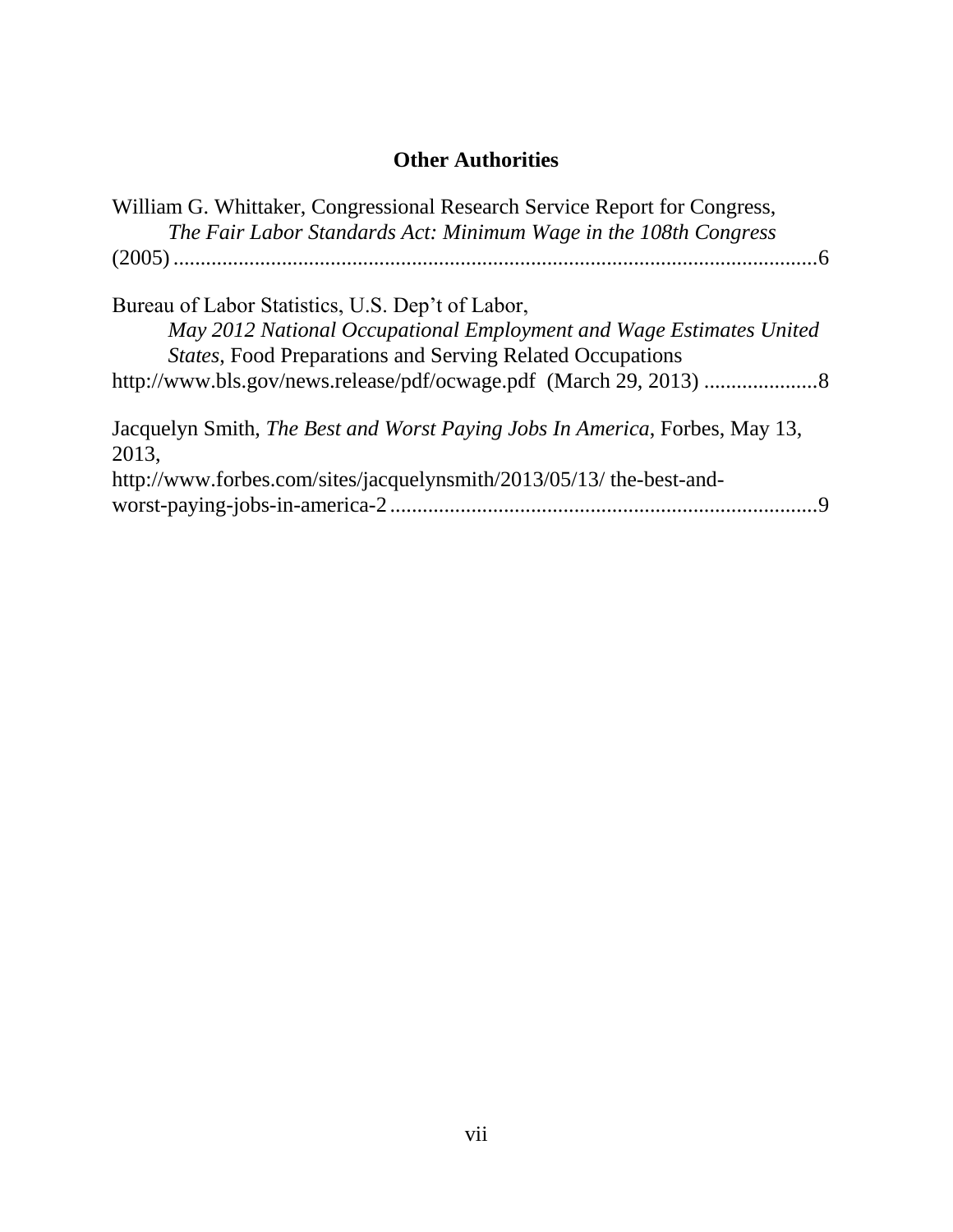#### **STATEMENT OF** *AMICUS CURIAE*<sup>1</sup>

The National Employment Lawyers Association (NELA) advances employee rights and serves lawyers who advocate for equality and justice in the American workplace. Founded in 1985, NELA is the country's largest professional organization exclusively comprising lawyers representing individual employees in cases involving labor, employment and civil rights disputes. NELA and its 68 circuit, state, and local affiliates have more than 3,000 members nationwide committed to working for those who have been illegally treated in the workplace. As part of its advocacy efforts, NELA supports precedent setting litigation and has filed dozens of *amicus curiae* briefs before this Court and other federal appellate courts to ensure that the goals of workplace statutes are fully realized. In particular, NELA is an organization dedicated to securing enforcement of state, federal, and local laws, regulations, and ordinances that have been enacted for the purpose of protecting workers in the area of wages, hours, and working conditions, thereby promoting the general welfare.

 $\overline{a}$ 

Pursuant to Rule  $29(c)(5)$ , Fed. R. App. P.  $29(c)(5)$ , and Second Circuit Local Rule 29.1, NELA states that its counsel authored this brief in whole: (A) no party and no party's counsel authored the brief in whole or in part; (B) no party and no party's counsel contributed money that was intended to fund preparing or submitting the brief; and (C) no person or entity, other than NELA, its members and its counsel, contributed money that was intended to fund preparation or submission of this brief.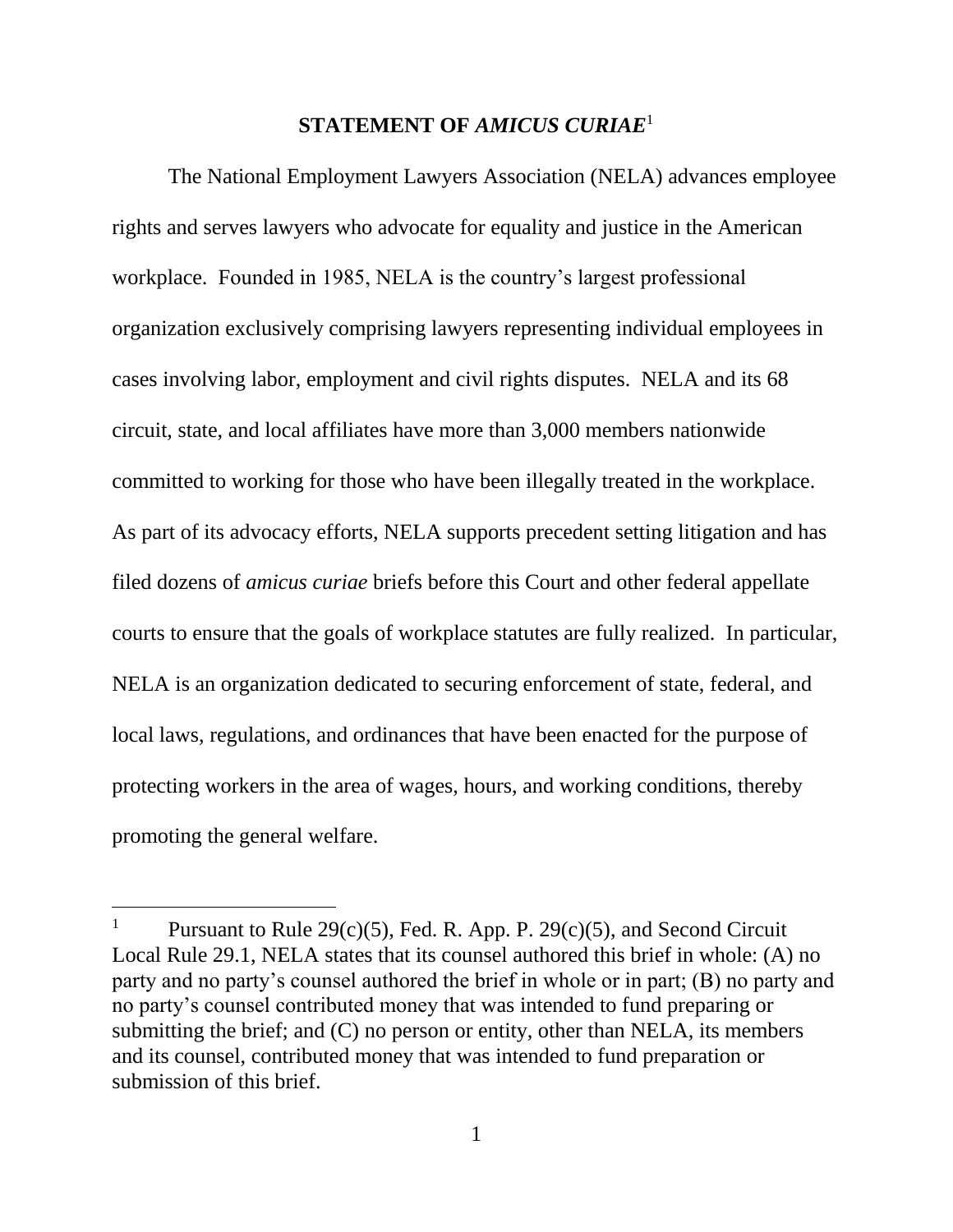NELA's mission is particularly implicated when litigation affects low-wage workers. According to the United States Bureau of Labor Statistics, restaurant employees are habitually among the lowest paid jobs in the country. Thus, unlawful wage payments to employees of casual dining operations result in wage loss to those least able to suffer the loss. Of course, that is reason enough to oppose such practices, but it is not the only reason: remedial laws like the New York Labor Law and the Fair Labor Standards Act were enacted not only to improve the plight of those working at the economic margins, but also in recognition that goods produced under substandard labor conditions result in unfair competition, drive down wages and erode working conditions.

Accordingly, NELA respectfully submits 2 this brief in support of Plaintiffs-Appellants, pursuant to Rule 29 of the Federal Rules of Appellate Procedure and Rule 29.1 of the Local Rules of the Second Circuit Court of Appeals.

#### **SUMMARY OF THE ARGUMENT**

Like the federal Fair Labor Standards Act, the New York Labor Law (NYLL) at issue here is a remedial statute, enacted to eliminate labor conditions detrimental to the minimum necessary standard for the health and well-being of

 $\overline{a}$ 

<sup>&</sup>lt;sup>2</sup> Plaintiffs-Appellants and Defendants-Appellees have consented to the filing of this brief.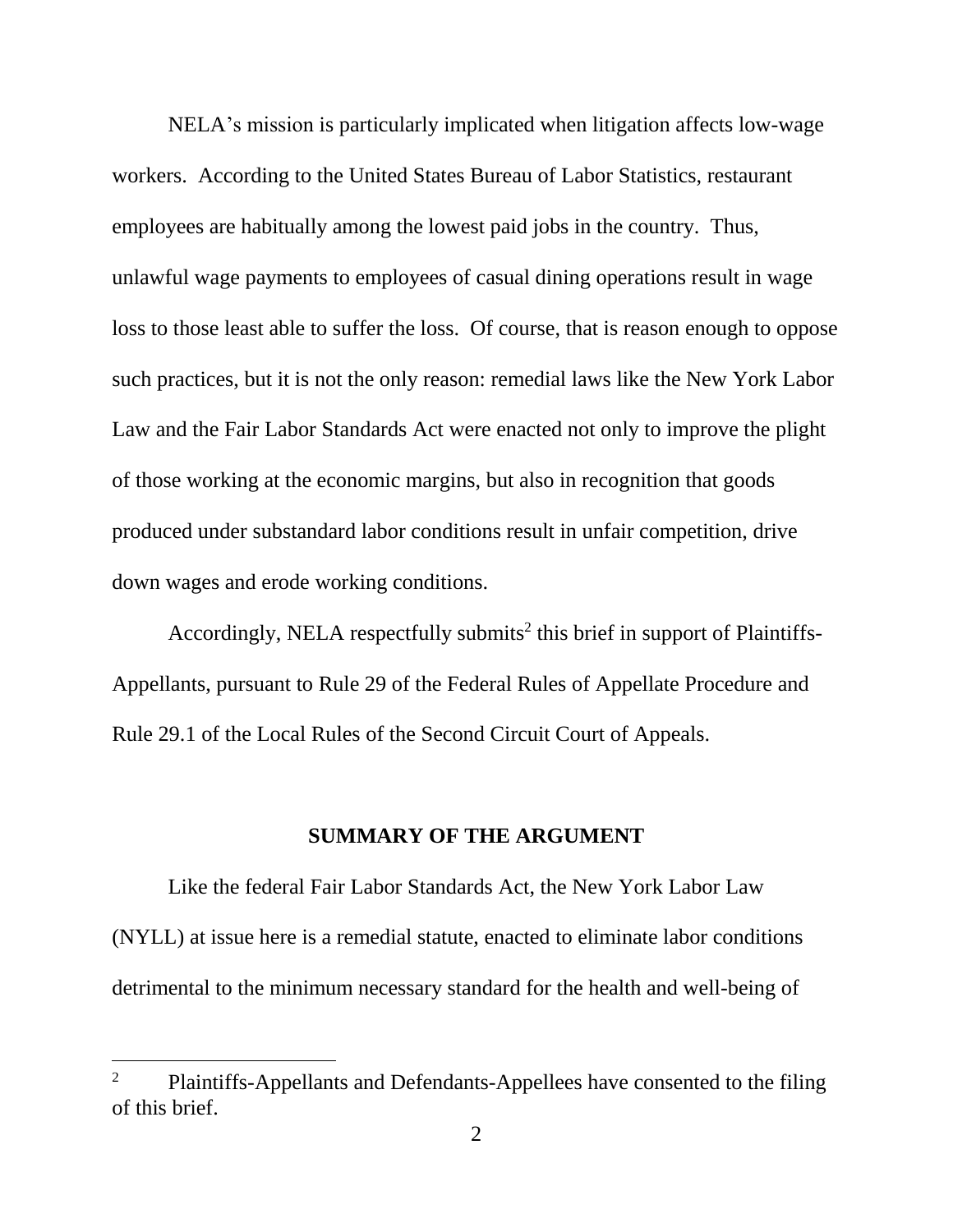New York employees. Like the FLSA, the NYLL recognizes that such conditions hurt the employees directly affected, but also constitute unfair competition, threaten industry, and all too often foist the real costs of substandard employment onto the public weal.

The district court interpreted the Supreme Court's recent decision in *Comcast*  as holding that 'individual damage calculations' among putative class members foreclose a finding of predominance, and thus thwart class certification. If that interpretation is correct, the *Comcast* ruling would sweep away 'legions' of cases that hold that individualized damages are not a bar to class certification, and without a single word that it was doing so. *Comcast* would be the 'stake in the heart' of the class action mechanism; certainly so for off-the-clock wage and hour cases, where damages between class members are rarely identical.

But that interpretation is not correct, as appellate decisions since *Comcast* have determined. Rulings in the Sixth, Seventh, and Ninth Circuits have held, and the Tenth Circuit has acknowledged, that individualized damages inquiries do not foreclose a predominance finding. As the misreading of *Comcast* was the only basis for the district court's denial of class certification on the spread-of-hours and rest-break claims, Plaintiffs are entitled to certification of those claims.

The repercussions of the district court's erroneous interpretation are grave, particularly in class actions that seek to recover wages. Under state wage and hour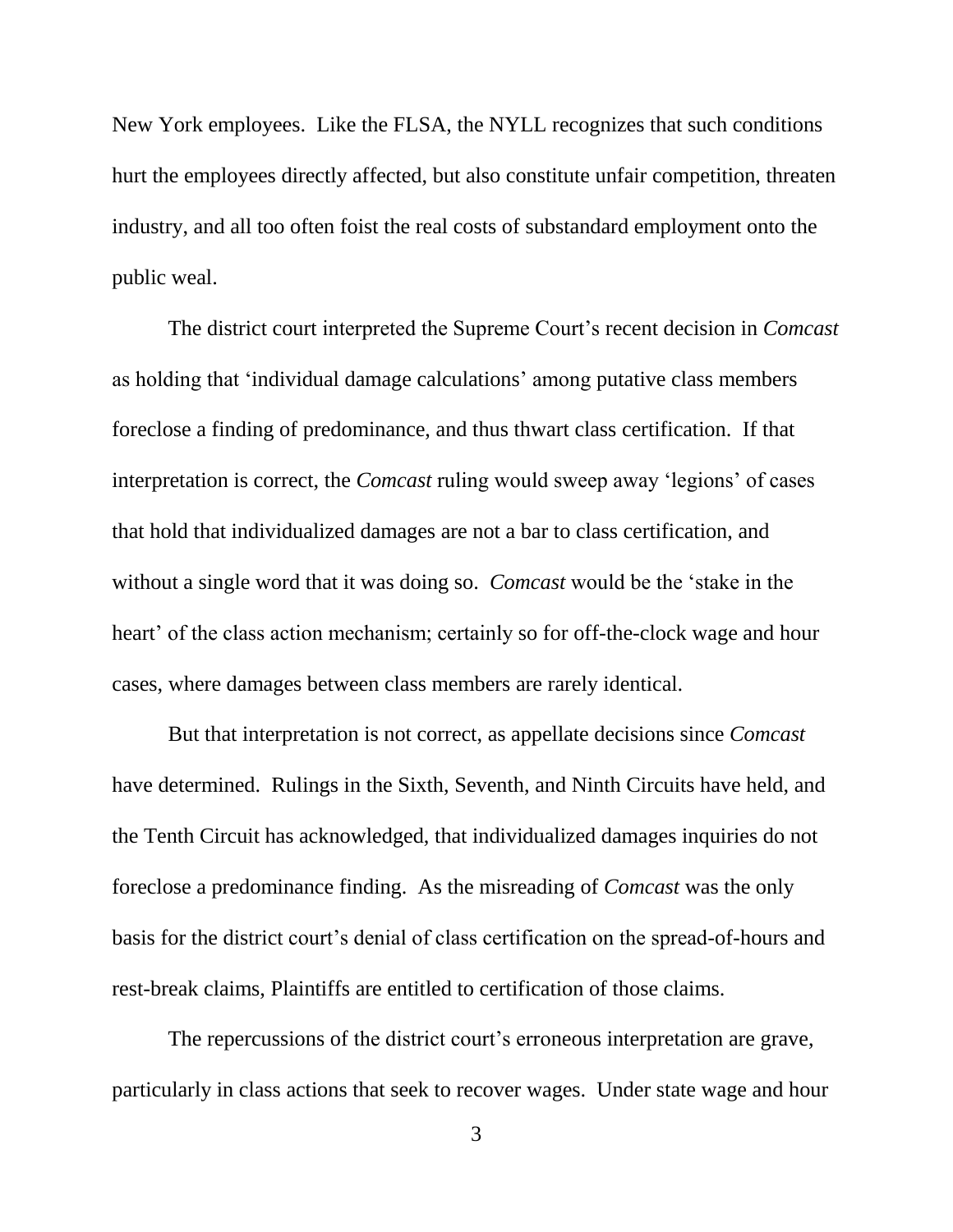laws, like the New York law at issue here, and under the federal FLSA, employers are charged not only with properly paying their employees, but with the corollary obligation of maintaining proper time and payroll records so that the lawful wage payment is documented. A substantial body of law has sprung up since the Supreme Court's 1946 decision in *Anderson v. Mt. Clemens Pottery Co.,* 328 U.S. 680 (1946), now codified in some state laws, including New York's, that prescribe the consequences for an employer's failure to maintain accurate time records where an employee establishes that she performed work that the employer did not properly compensate.

Under that circumstance, *Mt. Clemens* allows the employee to establish her damages as "a matter of just and reasonable inference." The 'just and reasonable inference' standard allows a court to make a damages award from inferences about the amount and extent of work performed by an employee, based on the proofs the employee is able to muster, including by plaintiff testimony, even if that award is approximate.

Closely entwined with the 'just and reasonable inference' standard is the form that those proofs may take. Although the *Mt. Clemens* decision did not use the term "representative evidence," that ruling is widely cited by courts as authorizing representative evidence so that the testimony for some employees will serve as evidence of damages for non-testifying employees. The use of

4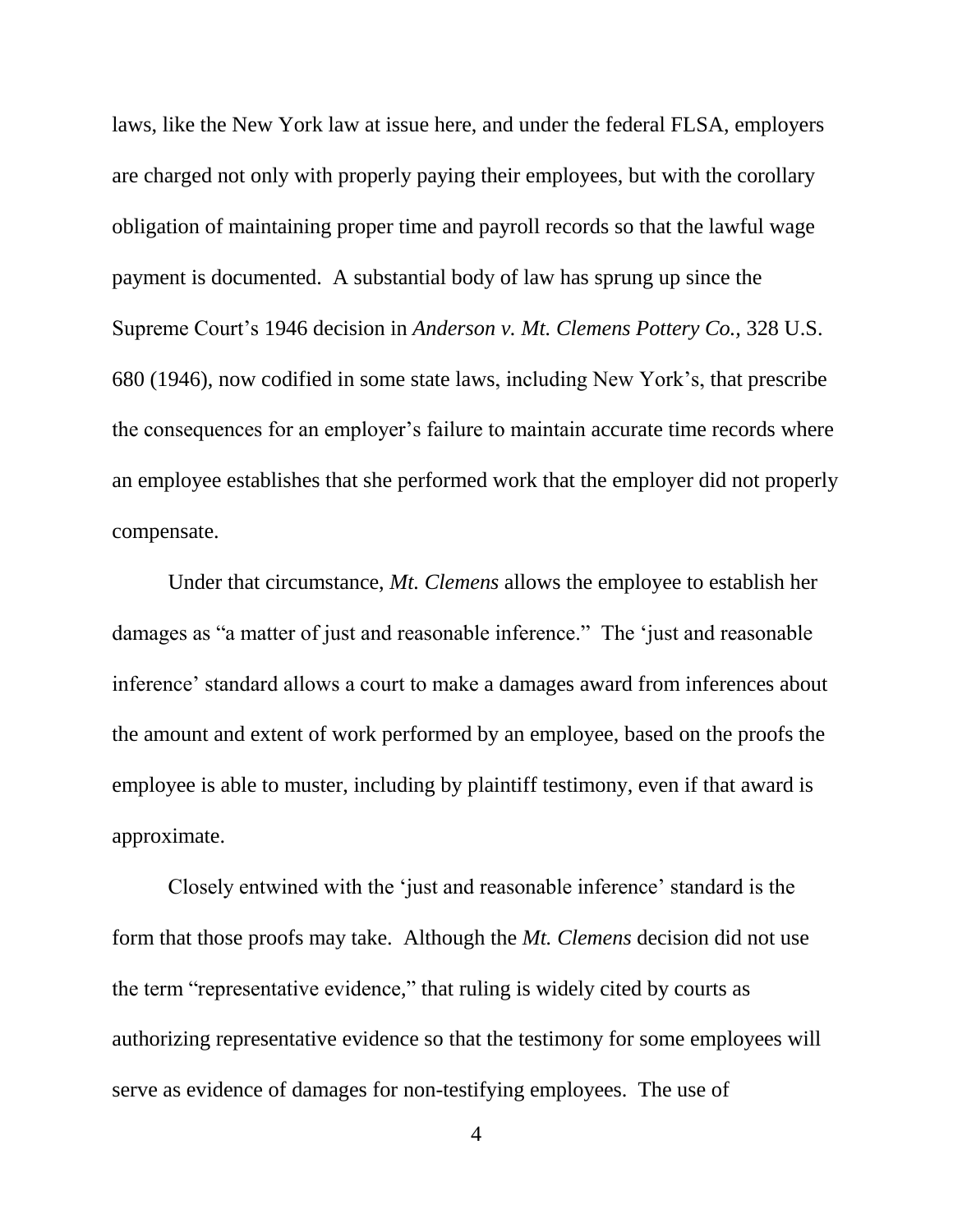representative evidence in the context of wage actions is "well established," as this Court has held since at least 1997.

The district court's decision here nullifies those *Mt. Clemens* mechanisms: there can be no 'just and reasonable inference,' no burden-shifting, no representative evidence, if a class cannot be certified because employees lack the time data that the employers failed to keep in violation of its lawful obligation to do so.

Indeed, the result here offers incentive to those employers *not* to keep such records. The Supreme Court in *Mt. Clemens* identified just that injustice: "Such a result would place a premium on an employer's failure to keep proper records in conformity with his statutory duty; it would allow the employer to keep the benefits of an employee's labors without paying due compensation as contemplated by the Fair Labor Standards Act."

If liability is established on the merits, the employees here who were denied earned wages under New York law will be entitled to a procedural vehicle equal to the task of correcting the widespread violation of that law.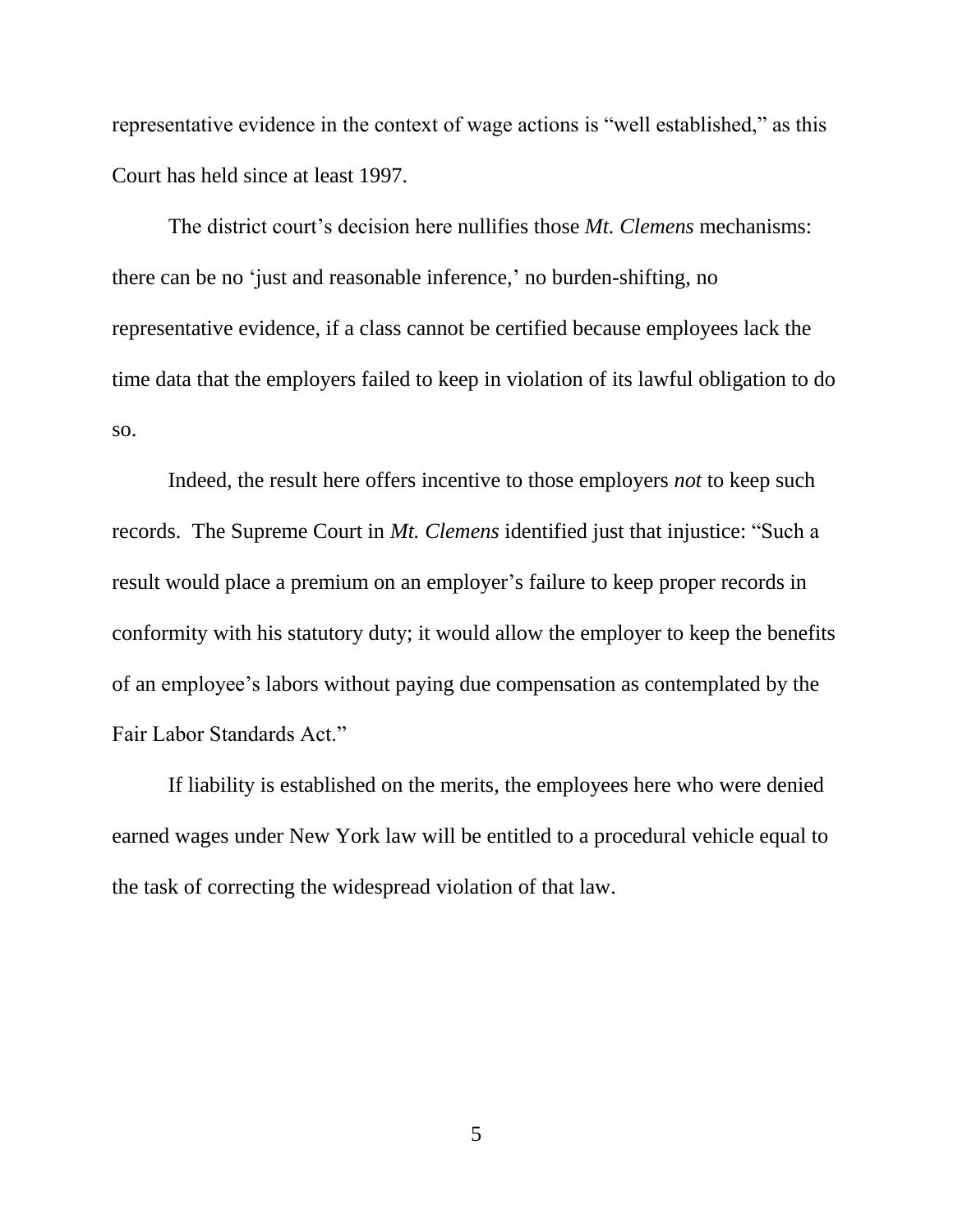#### **ARGUMENT**

I. Like The Fair Labor Standards Act, The New York Labor Law Is A Remedial Statute Enacted To Eliminate Substandard Wages, And Restaurant Workers, Consistently Ranked Among The Lowest Paid Jobs In The Country, Have A Particular Need For The Protections Of The NYLL

After decades of academic research in the early  $20<sup>th</sup>$  Century,<sup>3</sup> Congress

concluded in 1938 that labor conditions detrimental to the minimum necessary

standard for the health and well-being of workers were pervasive. 29 U.S.C.

§202(a). To eliminate those conditions, Congress passed the Fair Labor Standards

Act. 29 U.S.C. §202(b).

 $\overline{a}$ 

The Congress hereby finds that the existence, in industries engaged in commerce or in the production of goods for commerce, of labor conditions detrimental to the maintenance of the minimum standard of living necessary for health, efficiency, and general well-being of workers (1) causes commerce and the channels and instrumentalities of commerce to be used to spread and perpetuate such labor conditions among the workers of the several States; (2) burdens commerce and the free flow of goods in commerce; (3) constitutes an unfair method of competition in commerce; (4) leads to labor disputes burdening and obstructing commerce and the free flow of goods in commerce; and (5) interferes with the orderly and fair marketing of goods in commerce.

29 U.S.C. §202(a); *Citicorp Industrial Credit, Inc., v. Brock*, 483 U.S. 27, 36 n.8

(1987). This "minimum standard of living" at the heart of congressional concern

was emphasized by the Supreme Court a half-dozen years later:

<sup>3</sup> *See* William G. Whittaker, Congressional Research Service Report for Congress, *The Fair Labor Standards Act: Minimum Wage in the 108th Congress* (2005), Summary.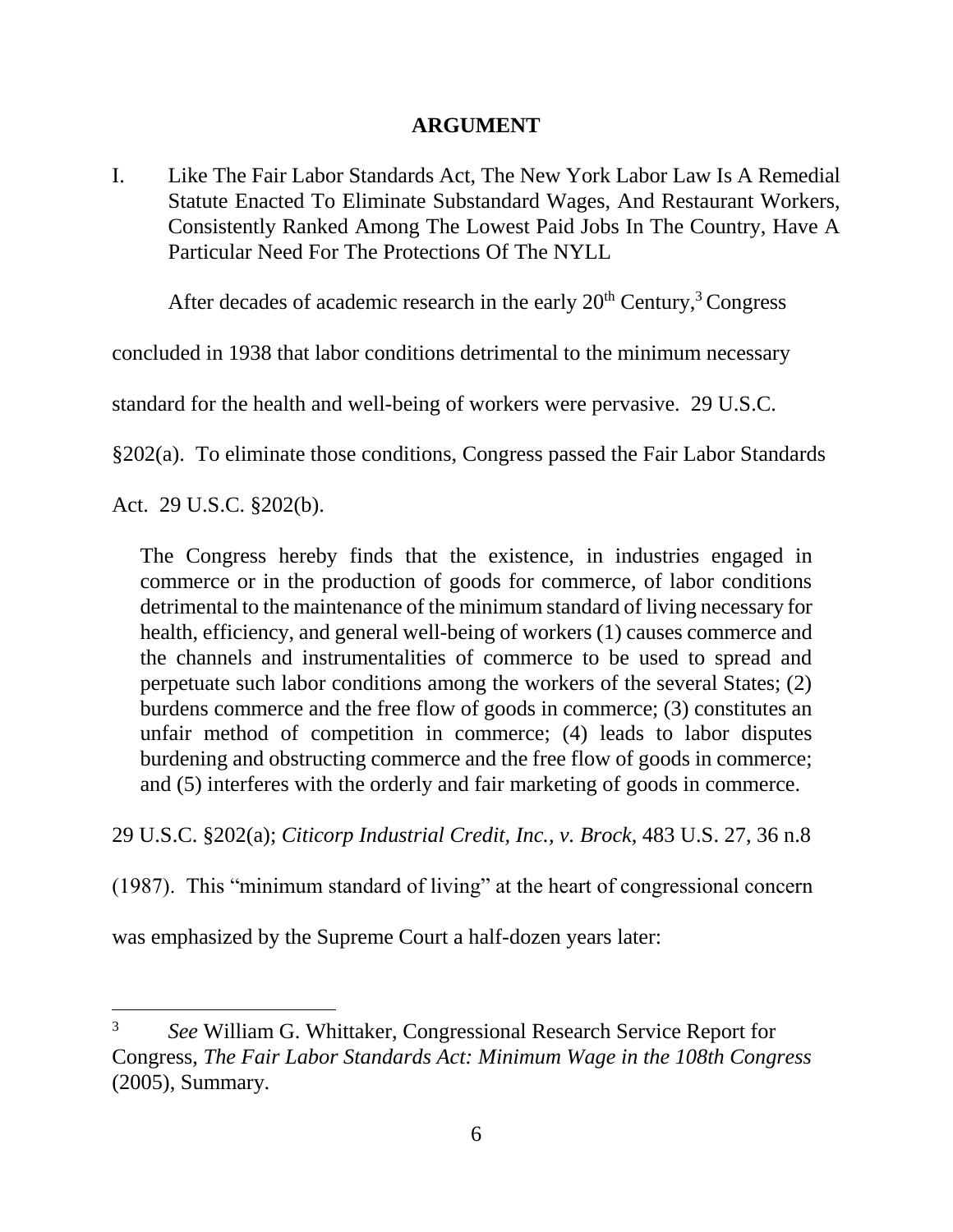[T]hese provisions, like the other portions of the Fair Labor Standards Act, are remedial and humanitarian in purpose. We are not here dealing with mere chattels or articles of trade but with the rights of those who toil, of those who sacrifice a full measure of their freedom and talents to the use and profit of others.

*Tennessee Coal Co. v. Muscoda Local,* 321 U.S. 590, 597 (1944).<sup>4</sup>

Improving the plight of workers was not Congress' only concern. 29 U.S.C. §202(a); *Citicorp Indust.,* 483 U.S. at 36-37. Congress recognized that goods produced under substandard labor conditions result in unfair competition, and drive down wages and working conditions. *Id.,* at 36 n.8. Aside from their effect, such practices are themselves pernicious and "injurious to the commerce." *United States v. Darby*, 312 U.S. 100, 115 (1941).

These same impulses motivated the New York Labor Law. N.Y. Lab. L. § 650; *see also Settlement Home Care, Inc. v. Indus. Bd. of Appeals of Dep't of Labor*, 151 AD2d 580, 581 (2d Dept 1989) *quoting* N.Y. Lab. L. § 650 (state minimum wage law "remedial legislation designed to relieve the financial hardship experienced by persons employed in occupations 'at wages insufficient to provide adequate maintenance for themselves and their families.'"). The NYLL public policy statement recognizes that there are individuals employed in New York paid wages "insufficient to provide adequate maintenance for themselves and their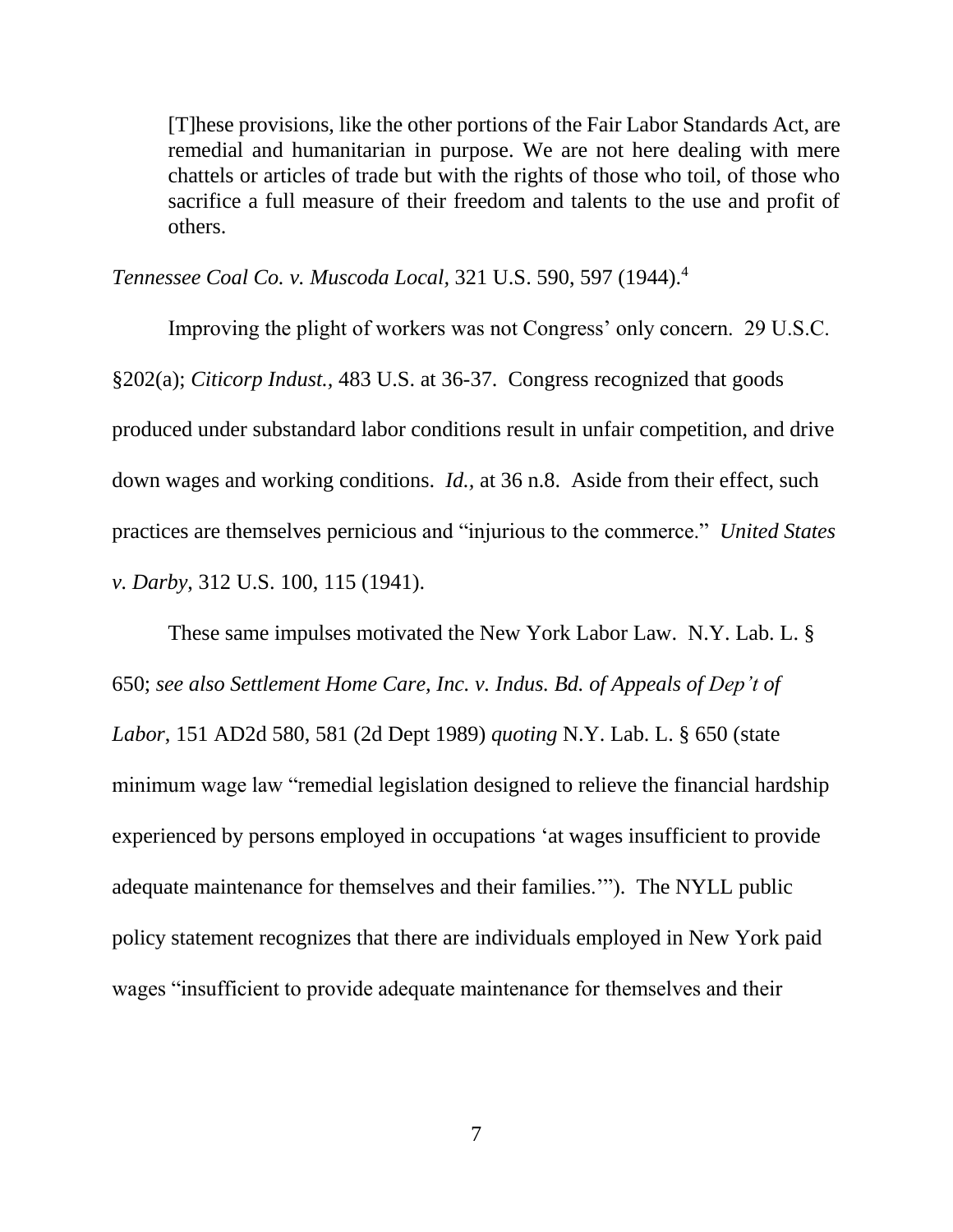families." N.Y. Lab. L. § 650. Like the FLSA congressional statement, the New York policy statement recognizes that the harm of employment at substandard wage rates exceeds the impact on the affected employees:

Such employment . . . constitutes unfair competition against other employers and their employees, threatens the stability of industry . . . [may require] wages be supplemented by the payment of public moneys for relief or other public and private assistance . . . [and] threatens the health and well-being of the people of this state and injures the overall economy.

#### *Id.*

 $\overline{a}$ 

Restaurant positions, including wait staff, hosts, dishwashers, and cashiers, are among the lowest paid jobs in the country. Bureau of Labor Statistics, U.S. Dep't of Labor, *May 2012 National Occupational Employment and Wage Estimates United States*, Food Preparations and Serving Related Occupations (Cooks, Restaurant: \$23,300.00; Bartenders: \$21,630.00; Waiters and Waitresses: \$20,710.00; Dishwashers: \$18,930.00; Host and Hostesses, Restaurant, Lounge and Coffee Shop: \$19,570.00), http://www.bls.gov/oes/current/oes\_nat.htm; *Occupation Employment and Wages – May 2012,* http://www.bls.gov/news.release/pdf/ ocwage.pdf (March 29, 2013), ("Restaurants and other eating places, in the accommodation and food services sector, had the lowest mean wage in May 2012 at

Since 1944, numerous courts have referenced the remedial and humanitarian nature of the Act. *See e.g.*, *Goldberg v. Wade Lahar Const. Co.*, 290 F.2d 408, 415 (8th Cir. 1961).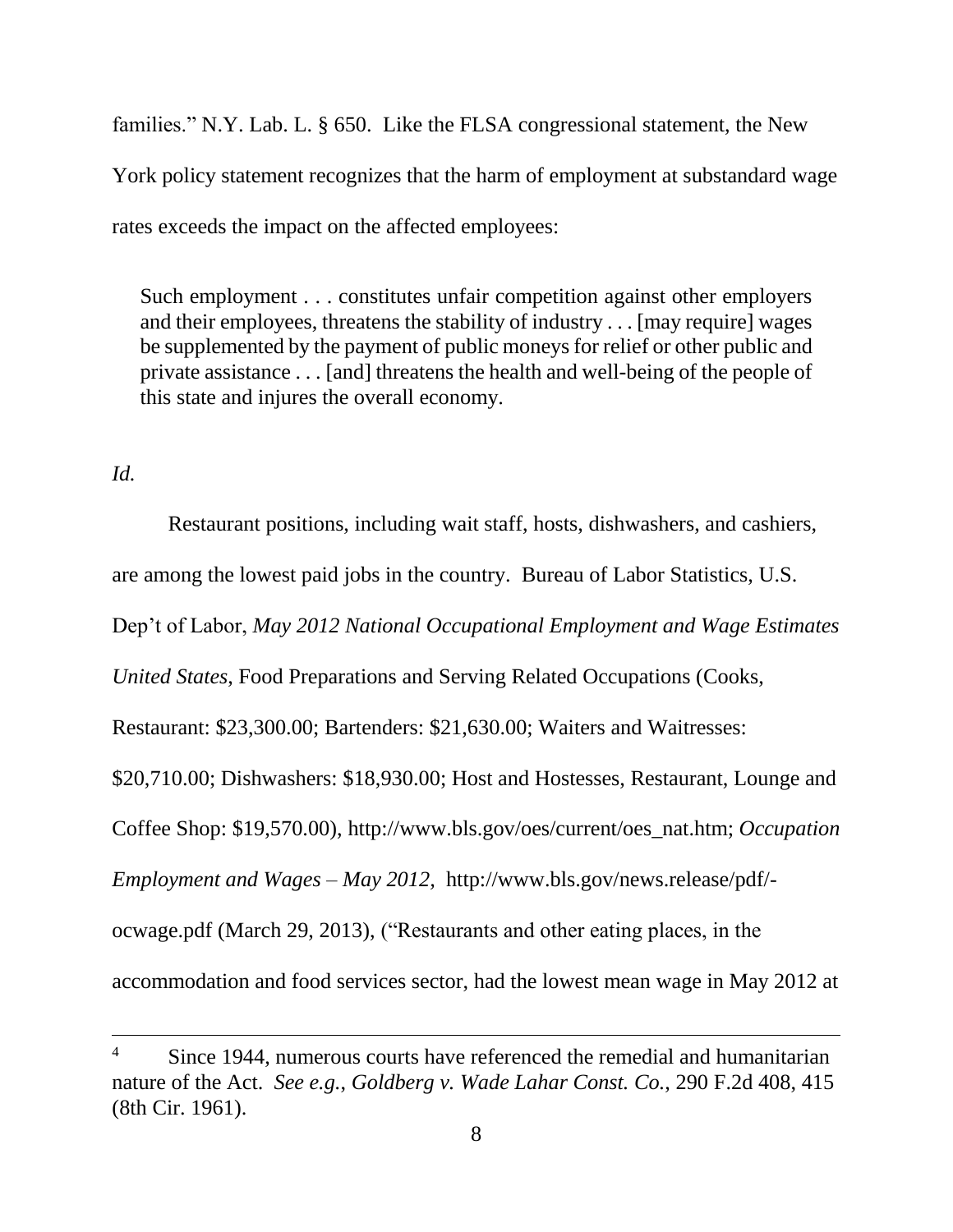\$21,520"); Jacquelyn Smith, *The Best and Worst Paying Jobs In America*, Forbes, May 13, 2013, http://www.forbes.com/sites/jacquelynsmith/2013/05/13/ the-best-and-worst-paying-jobs-in-america-2, *citing* Bureau of Labor Statistics

(restaurant employees hold six of ten lowest paid positions in country).

II. The District Court's Interpretation Of *Comcast*, That *No* Class Can Be Certified Under Rule 23(b)(3) If Individualized Damages Inquiries Must Be Made, Is Erroneous, And Has Been Rejected By Other Circuits Considering That Interpretation

In denying class certification of Plaintiffs' spread-of-hours and rest-break claims, the district court relied on its interpretation of the Supreme Court's predominance analysis in *Comcast.* Special App. at 5, 6, 9-10. According to that interpretation, *Comcast* stands for the proposition that no class of similarly-situated persons can meet the predominance prong of Rule 23(b)(3) without class-wide proof, because "individual damage calculations will inevitably overwhelm questions common to [the] class." *Id.* at 10.

The district court's interpretation of *Comcast* is not correct. The peculiarities of antitrust law, at least as it stands in the Third Circuit, set the stage for the Supreme Court's ruling, and to attempt to apply it to other areas of the law that lack those unique features is a mistake. In fact, just weeks before the *Comcast* decision issued, the Supreme Court ruled in *Amgen Inc. v. Connecticut Ret. Plans & Trust*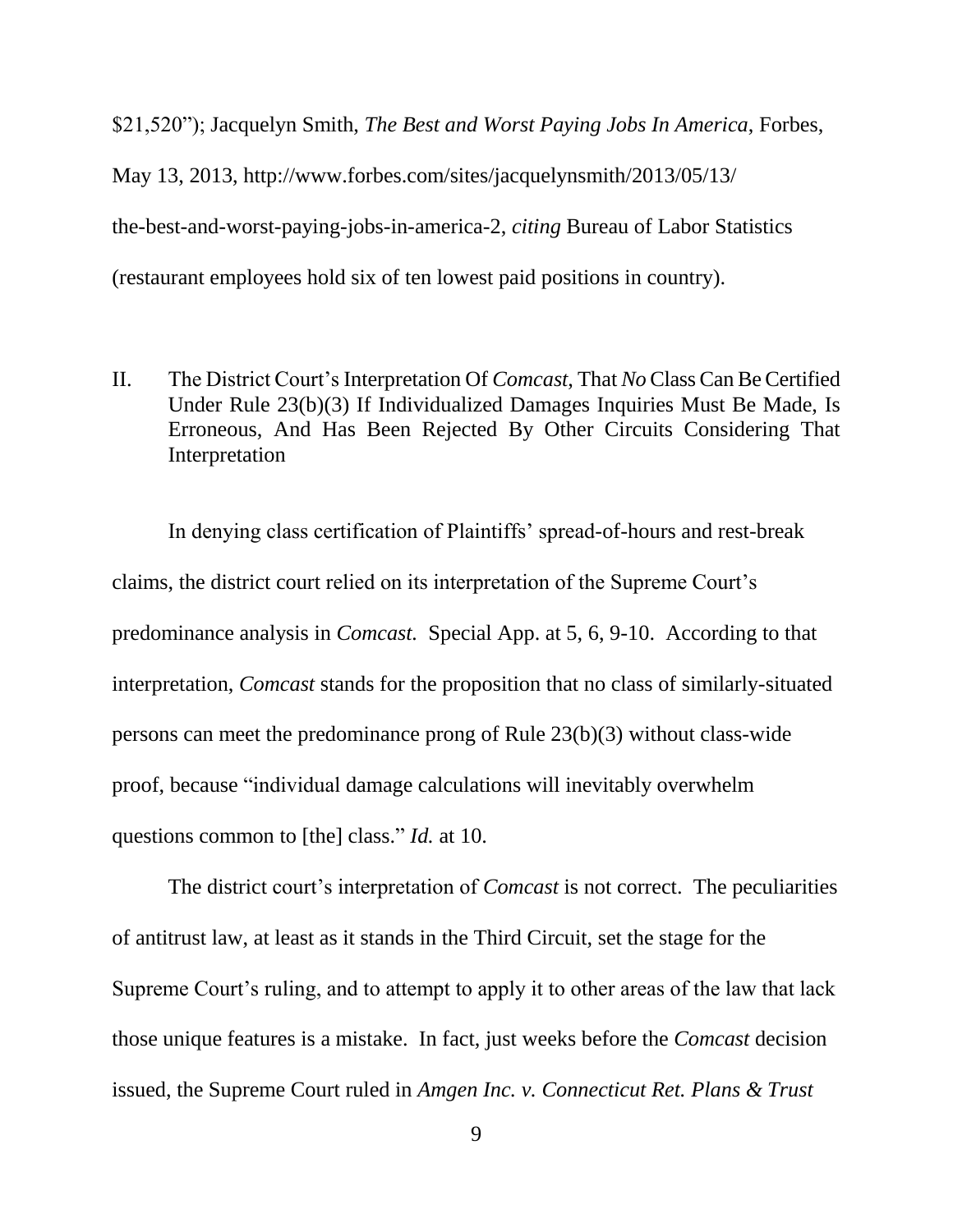*Funds*, 133 S. Ct. 1184 (2013), that a plaintiff seeking Rule 23(b)(3) class certification had no obligation to show that every element of the class claim was capable of class-wide proof: only that common questions predominate over individual ones.

As to those other areas of the law, the *Comcast* decision merely stands for the unremarkable proposition that "a damages suit cannot be certified to proceed as a class action unless the damages sought are the result of the class-wide *injury* that the suit alleges." *Butler v. Sears, Roebuck and Co.,* 727 F.3d 796, 800 (7th Cir. 2013) (emphasis in original).

The district court's reading of *Comcast* as requiring class-wide proof of damages to meet predominance is a radical one that, if correct, would upend settled class action law in this Circuit and all others, and all without a whisper from the Supreme Court that the cataclysm was underway. In the words of a recent Seventh Circuit decision, such a requirement "would drive a stake through the heart of the class action device . . . to require that every member of the class have identical damages." *Butler,* 727 F.3d at 801.

The *Comcast* decision does not mandate that outcome.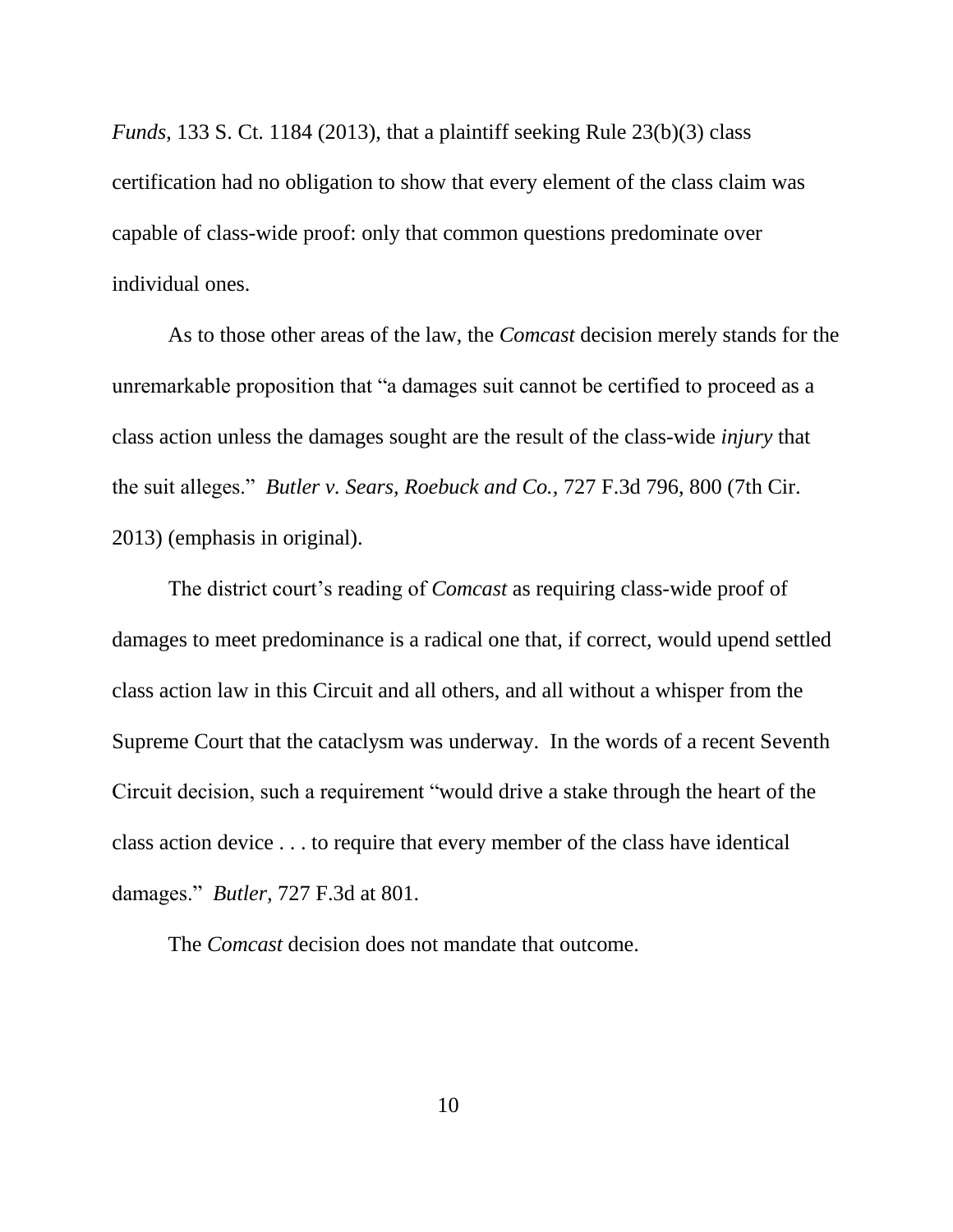#### A. Under Third Circuit Case Law, Elements Of The Antitrust Class Claim In *Comcast* Had To Be Susceptible To Common Proof

To prevail on the merits of an antitrust claim, in addition to proving a violation of antitrust law, a plaintiff must establish "individual injury" and measurable damages. *Behrend v. Comcast Corp.*, 264 F.R.D.150, 156 (E.D. Pa. 2010) *citing In Re Hydrogen Peroxide Antitrust Litigation,* 552 F.3d 305, 311 (3d Cir. 1984). The individual injury, also called "antitrust impact," is distinct from damages: impact is proof that the antitrust injury occurred; damages are the actual value of that injury. *In Re Hydrogen Peroxide*, 552 F.3d at 311. "Importantly, individual injury (also known as antitrust impact) is an element of the cause of action; to prevail on the merits, every class member must prove at least some antitrust impact resulting from the alleged violation." *Id.*

The plaintiffs in *Comcast* brought an antitrust class action, alleging that the company violated the Sherman Act by anticompetitive conduct. *Behrend, et al. v. Comcast Corp., et al.,* 655 F.3d 182, 186 (3d Cir. 2011). The district court first granted class certification on May 3, 2007. *Id.* at 187. That court held that the antitrust impact and the damages elements must be susceptible to common proof. 264 F.R.D. at 154. The need to prove damages class-wide, based on a common methodology, was never challenged by plaintiffs. *Comcast Corp. v. Behrend*.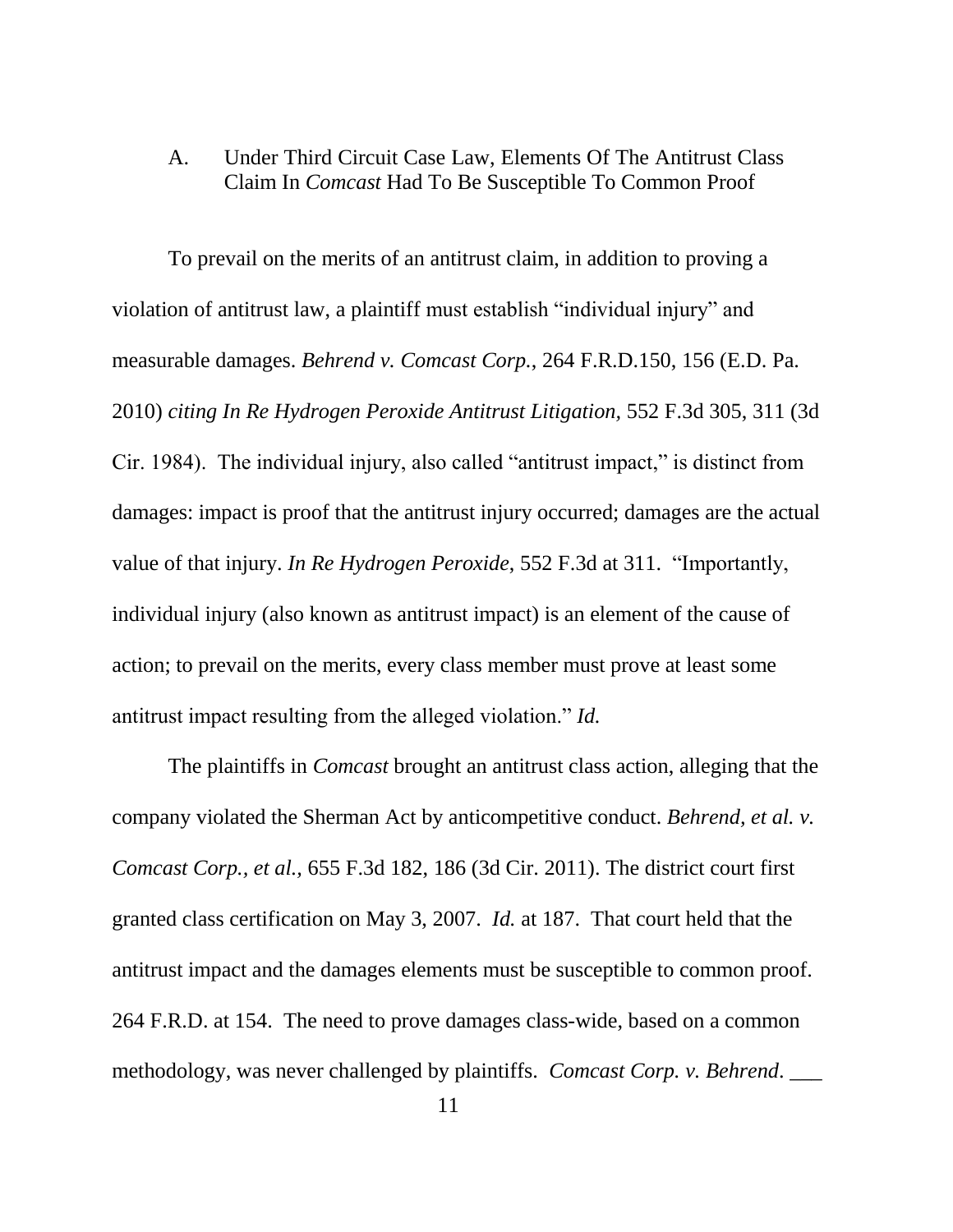U.S. \_\_\_, 133 S. Ct. 1426, 1430 (2013); *id.* at 1437 (Ginsburg and Breyer, JJ., dissenting). 5

Following the Third Circuit's decision in *Hydrogen Peroxide*, the district court granted in part Comcast's motion to reconsider, limited to the predominance prong of Rule 23(b)(3). *Id.* at 188. After a four-day hearing, consideration of nearly three-dozen expert reports and oral argument, the district court recertified the class on January 13, 2010. The court determined that the plaintiffs could establish antitrust impact on the theory that Comcast's "clustering" practice deterred "overbuilder" competition and, through models of their expert, could do so class wide. *Id.* The court did, however, limit plaintiffs to the overbuilder theory, thus rejecting the other theories of antitrust impact. *Id.* That decision was affirmed by the Third Circuit panel.<sup>6</sup> *Id.* at 208.

The Supreme Court disagreed. 133 S. Ct. at 1435. The Court held that because the expert's report could not parse the impact attributable to diminished

 $\overline{a}$ 

<sup>&</sup>lt;sup>5</sup> The Court's reformulation of the question presented, and subsequent further narrowing, 133 S. Ct. at 1435-36 (Ginsburg and Breyer, JJ., dissenting), suggests that this case has a peculiar procedural history as well as a substantive one.

<sup>&</sup>lt;sup>6</sup> One panel member, Judge Jordan, while concurring on the judgment as to class-wide proof of antitrust impact, disagreed that damages could be proven using class-wide evidence. That judge proposed vacating and remanding as to that issue, with instructions to the district court to determine whether the class could be divided into subclasses for damages purposes.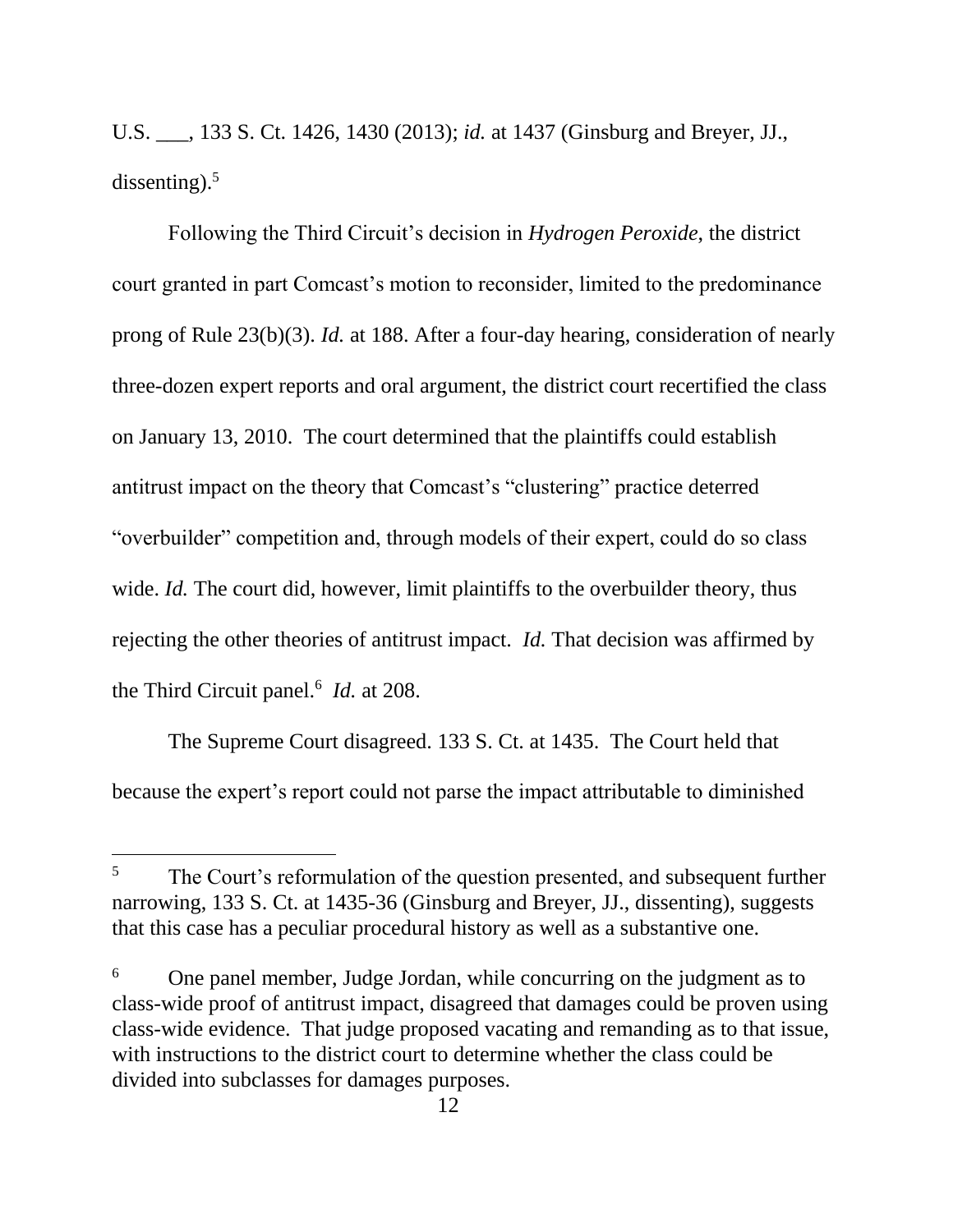overbuilder competition, with the impact from the other theories the plaintiffs had originally advanced, the plaintiffs could not establish class-wide damages attributable solely to the remaining theory. *Id.*

B. Cases Certifying Rule 23(b)(3) Class Actions, Despite The Necessity Of Individual Damage Determinations, Are 'Legion,' And The *Comcast* Decision Does Nothing To Affect Those Holdings

By its own terms, the *Comcast* ruling is a "straightforward application of class certification principles . . .." 133 S. Ct. at 1433. The straightforward application of those principles cannot yield the upheaval that widespread application of the district court's ruling would cause to class action law.

> 1. Prior To *Comcast,* "Legions" Of Cases Held That Rule 23(b)(3) Classes Can Be Certified Even Where Damages Required Individual Calculation

One enduring class certification principle is that a liability finding, applicable across the class, will justify class certification even if individual damages determinations are necessary. *In re Visa Check/ MasterMoney Antitrust Litig.,* 280 F.3d 124, 140-41 (2d Cir. 2001). There are "legions" of such appellate cases across the circuits, creating a consensus "well nigh universal." *Comcast*, 133 S. Ct. at 1437 (Ginsburg and Breyer, JJ., dissenting) (citing cases).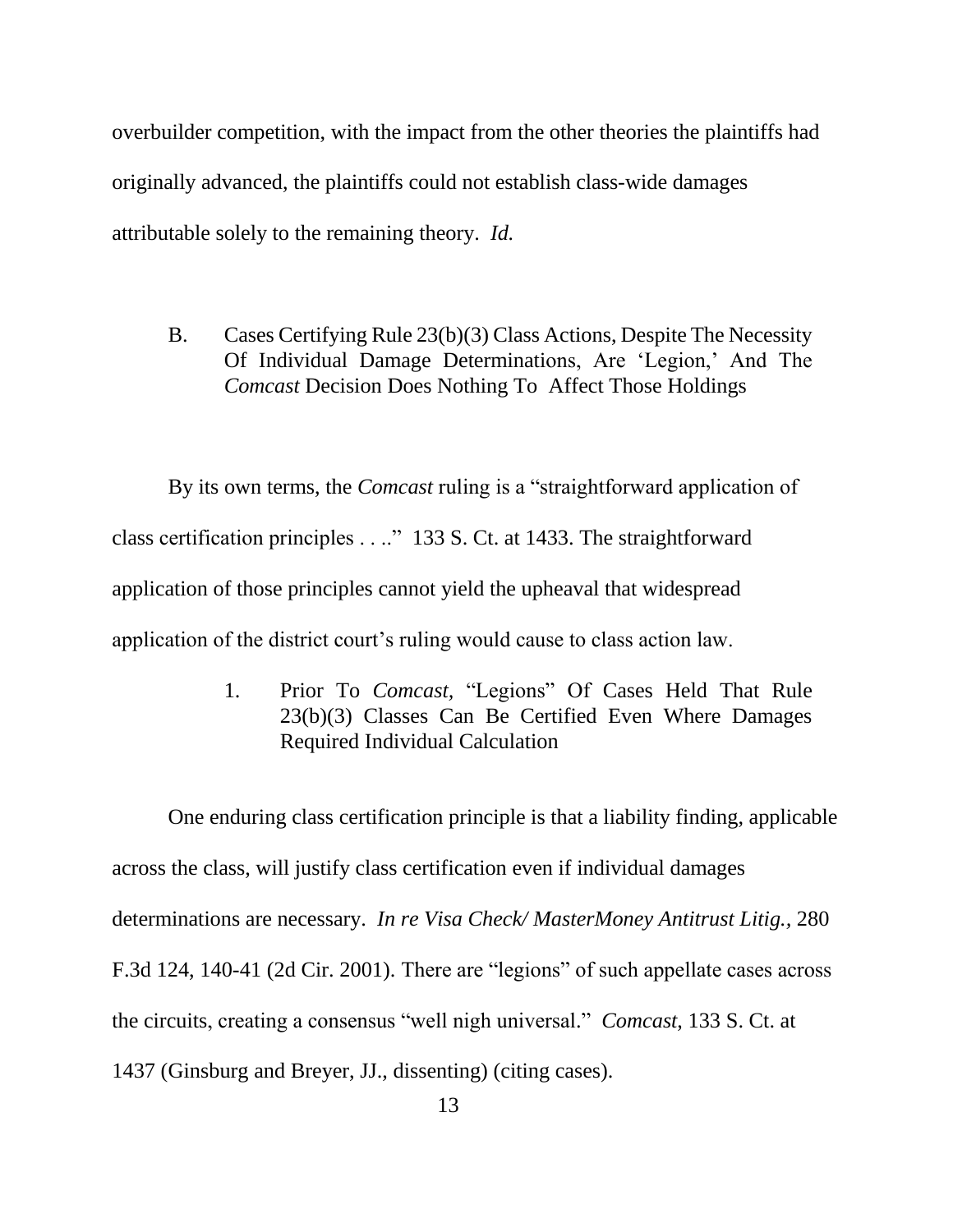The *Comcast* opinion was written by Justice Scalia. Justice Scalia also wrote

another recent Supreme Court decision that garnered substantial comment. *Wal-*

*Mart Stores, Inc. v. Dukes*, 131 S. Ct. 2541 (2011). This is what Justice Scalia

#### wrote in *Dukes*:

Given that structure [of Rule 23], we think it clear that *individualized monetary claims belong in Rule 23(b)(3)*. The procedural protections attending the (b)(3) class--predominance, superiority, mandatory notice, and the right to opt out--are missing from (b)(2) not because the Rule considers them unnecessary, but because it considers them unnecessary *to a (b)(2) class*. When a class seeks an indivisible injunction benefitting all its members at once, there is no reason to undertake a case-specific inquiry into whether class issues predominate or whether class action is a superior method of adjudicating the dispute. Predominance and superiority are self-evident. *But with respect to each class member's individualized claim for money*, that is not so—which is precisely why (b)(3) requires the judge to make findings about predominance and superiority before allowing the class.

131 S. Ct. at 2558-59 (emphasis added).

That statement by Justice Scalia stands in direct opposition to the district court's view here that *Comcast* precludes class certification where individual damages determinations may be required. If individualized damages inquiries "inevitably overwhelm" common questions, as the court ruled, such claims could never meet predominance and Justice Scalia's placement of "individualized monetary claims" within the ambit of Subsection (b)(3) would be meaningless.

But there is even more recent authority than the 2011 *Wal-Mart* decision. Just one month before *Comcast*, the Supreme Court decided *Amgen.* In that opinion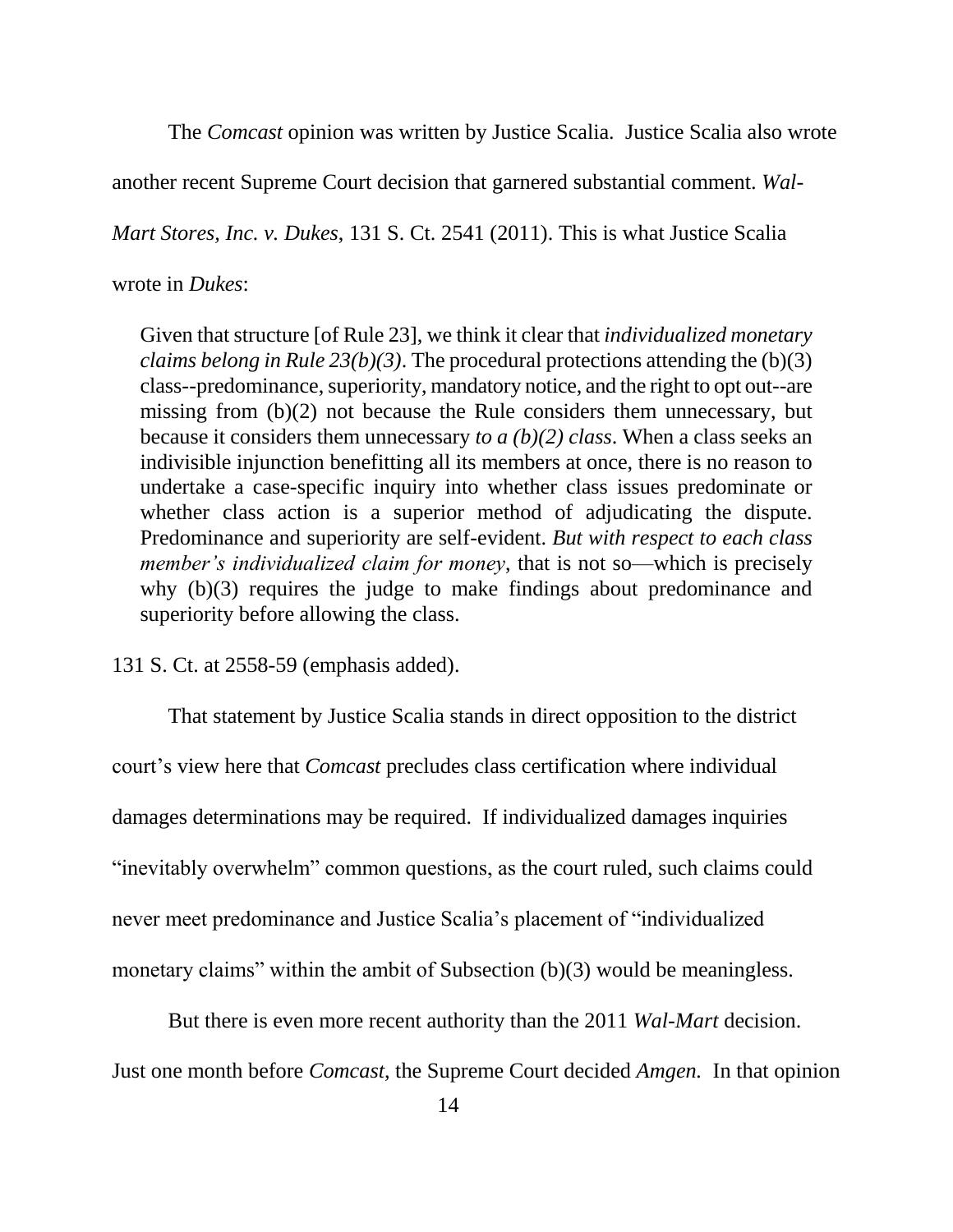the Court held that "Rule 23(b)(3) . . . does *not* require a plaintiff seeking class certification to prove that each 'elemen[t] of [her] claim [is] susceptible to classwide proof.'" *Id.* at 1196 (emphasis in original) (rejecting statement to the contrary in dissent). "What the rule does require is that common questions "*predominate* over any questions affecting only individual [class] members." *Id.* (emphasis in original) *quoting* Fed. R. Civ. P. 23(b)(3).

Here, the district court's view of *Comcast* simply does not square with *Amgen* or *Dukes.* Whether *Comcast* has broader application in the antitrust sphere remains to be seen. *See* 133 S. Ct. at 1437 (Ginsburg and Breyer, JJ., dissenting) ("The Court's ruling is good for this day and this case only."). But the district court's interpretation of *Comcast* as precluding a predominance finding in this wage and hour case is not correct.

The central question on predominance is whether the class action would "achieve economies of time, effort, and expense, and promote . . . uniformity of decision as to persons similarly situated, without sacrificing procedural fairness or bringing about other undesirable results." *Amchem Prods., Inc. v. Windsor*, 521 U.S. 591, 615 (1997) *quoting* Fed. R. Civ. P. 23, Advisory Comm. Notes. Plaintiffs here demonstrated that certification of the spread-of-hours and rest-break claims would achieve that efficiency.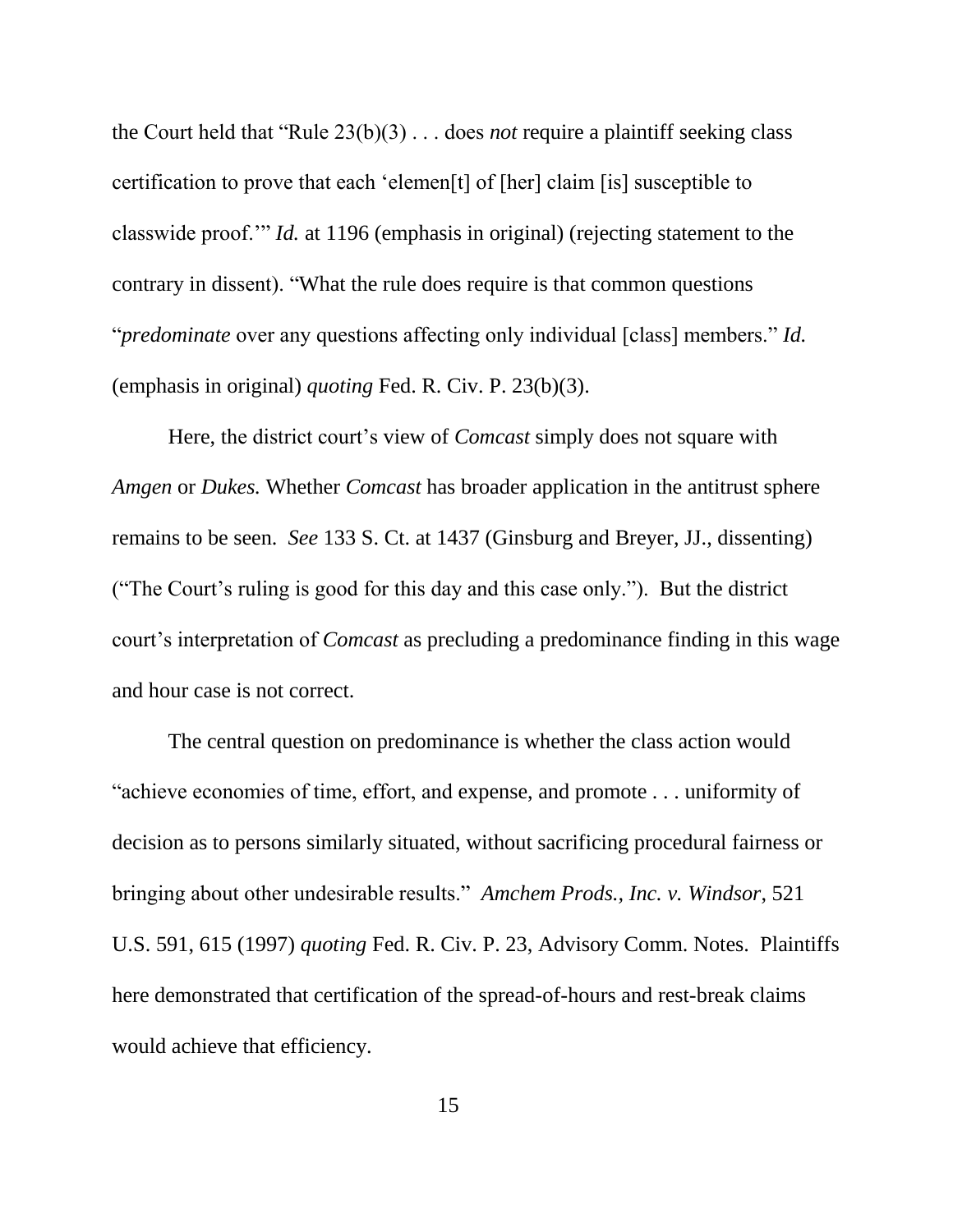2. Appellate Decisions After *Comcast* Continue To Hold That Individualized Damages Inquiries Do Not Preclude Rule 23(b)(3) Class Certification

The four appellate rulings in Rule 23(b)(3) cases decided after *Comcast* are likewise contrary to the conclusion reached by the district court. *Butler*, 727 F.3d at 801; *Leyva v. Medline Indust., Inc.*, 716 F.3d 510, 513-14 (9th Cir. 2013); *In re Whirlpool Corp. Front*‐*Loading Washer Products Liability Litigation*, No. 10-4188, 2013 U.S. App. LEXIS 14519, at \*49-52 (6th Cir. July 18, 2013); *see also Wallace B. Roderick Revocable Living Trust v. XTO Energy, Inc*., 12-3176, 2013 U.S. App. LEXIS 13842, 2013 WL 3389469, at \*17 (10th Cir. July 9, 2013) (remanding to district court for predominance analysis, but stating that individualized damages, standing alone, do not thwart class certification, and class may be certified for purposes of liability determination only).

In *Butler,* the Seventh Circuit noted that predominance does *not* require "common results for members of the class," nor does it require "common proof of damages for class members." 727 F.3d at 801, *quoting Messner v. NorthShore Univ. Health Sys.,* 699 F.3d 802, 819 (7th Cir. 2012). "Rule 23(b)(3) does not impose such a heavy burden." *Id.*, *quoting Messner,* 699 F.3d at 819.

Indeed, *Butler* affirmed the black-letter rule that individualized damages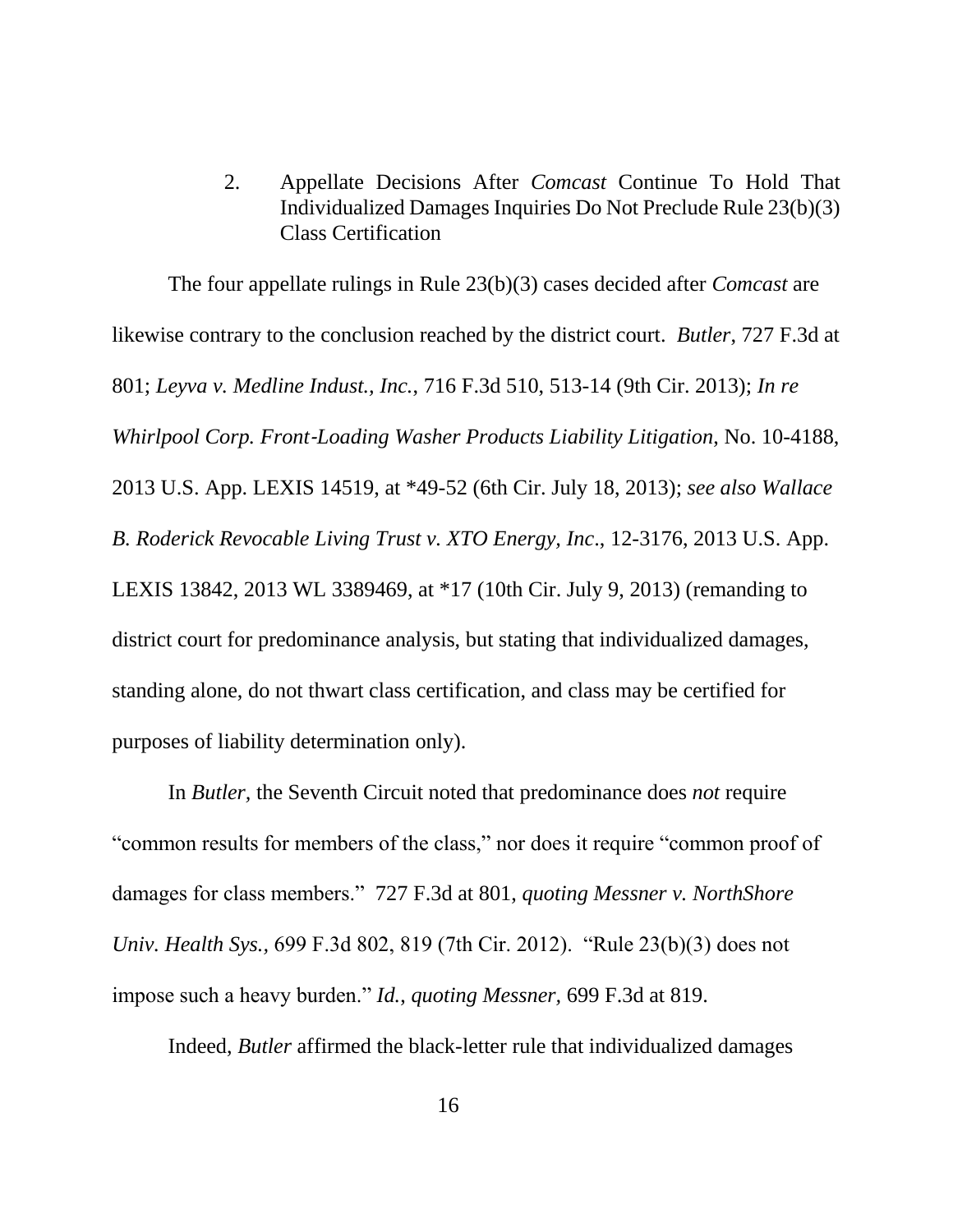inquiries do *not* defeat class certification. 727 F.3d at 801.

If the issues of liability are genuinely common issues, and the damages of individual class members can be readily determined in individual hearings, in settlement negotiations, or by creation of subclasses, *the fact that damages are not identical across all class members should not preclude class certification.*

*Id.* (emphasis added).

In *Leyva*, a wage and hour case, the district court denied certification to a class of employees alleging various California state law wage claims, including 'off the clock' violations. 716 F.3d at 512. The district court found that, while common issues predominated related to the employer's liability under California state law, the damages inquiry would be "highly individualized." *Id.* at 513. "[T]he Court would need to determine the extent to which each putative class member lost wages and, consequently, suffered damages. Since there are more than 500 putative class members, this process would tax the Court's resources." *Id.* 

In reversing the district court with instructions to grant class certification, the Ninth Circuit held that the court abused its discretion and "used the wrong legal standard" when it denied certification on the basis that damages calculations would be individual. *Id.* at 513. "The only individualized factor that the district court identified was the amount of pay owed. 'In this circuit, however, damage calculations alone cannot defeat certification.'" *Id.* at 513 *quoting Yokoyama v.*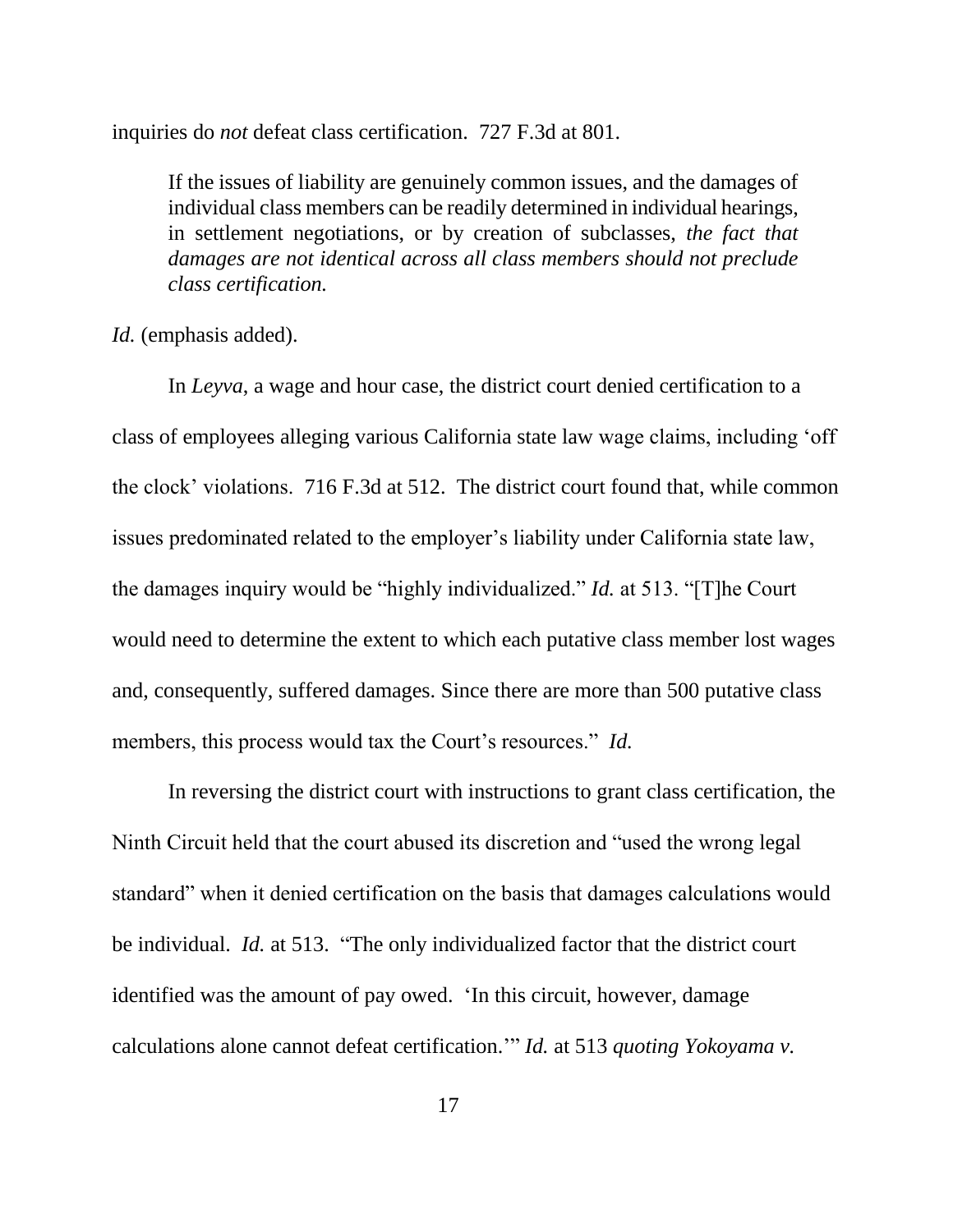*Midland Nat'l Life Ins. Co*., 594 F.3d 1087, 1094 (9th Cir. 2010).

Because the *Leyva* decision addresses the congruence of *Comcast* and wage

and hour class action, or rather, incongruence, the Court's indulgence of an

extended quotation is requested:

The district court denied certification because for each sub-class "the damages inquiry will be highly individualized." *But damages determinations are individual in nearly all wage-and-hour class actions. Brinker Rest. Corp. v. Superior Court,* 273 P.3d 513, 546 (Cal. 2012) ("In almost every class action, factual determinations of damages to individual class members must be made. Still we know of no case where this has prevented a court from aiding the class to obtain its just restitution. Indeed, to decertify a class on the issue of damages or restitution may well be effectively to sound the death-knell of the class action device.") (internal citation and quotation marks omitted). Thus, "[t]he amount of damages is invariably an individual question and does not defeat class action treatment." *Blackie v. Barrack,* 524 F.2d 891, 905 (9th Cir. 1975); *see also Yokoyama,* 594 F.3d at 1089 ("The potential existence of individualized damage assessments. . . does not detract from the action's suitability for class certification."). In deciding otherwise, the district court abused its discretion by applying the wrong legal standard. *See Hinkson,* 585 F.3d at 1263.

Indeed, the Supreme Court clarified in *Dukes* that "individualized monetary claims belong in Rule 23(b)(3)." 131 S. Ct. at 2558. Thus, the presence of individualized damages cannot, by itself, defeat class certification under Rule 23(b)(3). It is true that the plaintiffs must be able to show that their damages stemmed from the defendant's actions that created the legal liability. *Comcast Corp. v. Behrend,* 133 S. Ct. 1426, 1435 (2013) ("The first step in a damages study is the translation of the legal theory of the harmful event into an analysis of the economic impact of that event.") (internal quotation marks omitted). In *Comcast*, the Supreme Court reversed an order granting class certification because the plaintiffs relied on a regression model that "did not isolate damages resulting from any one theory of antitrust impact." *Id. at 1431*. The Court concluded that "a model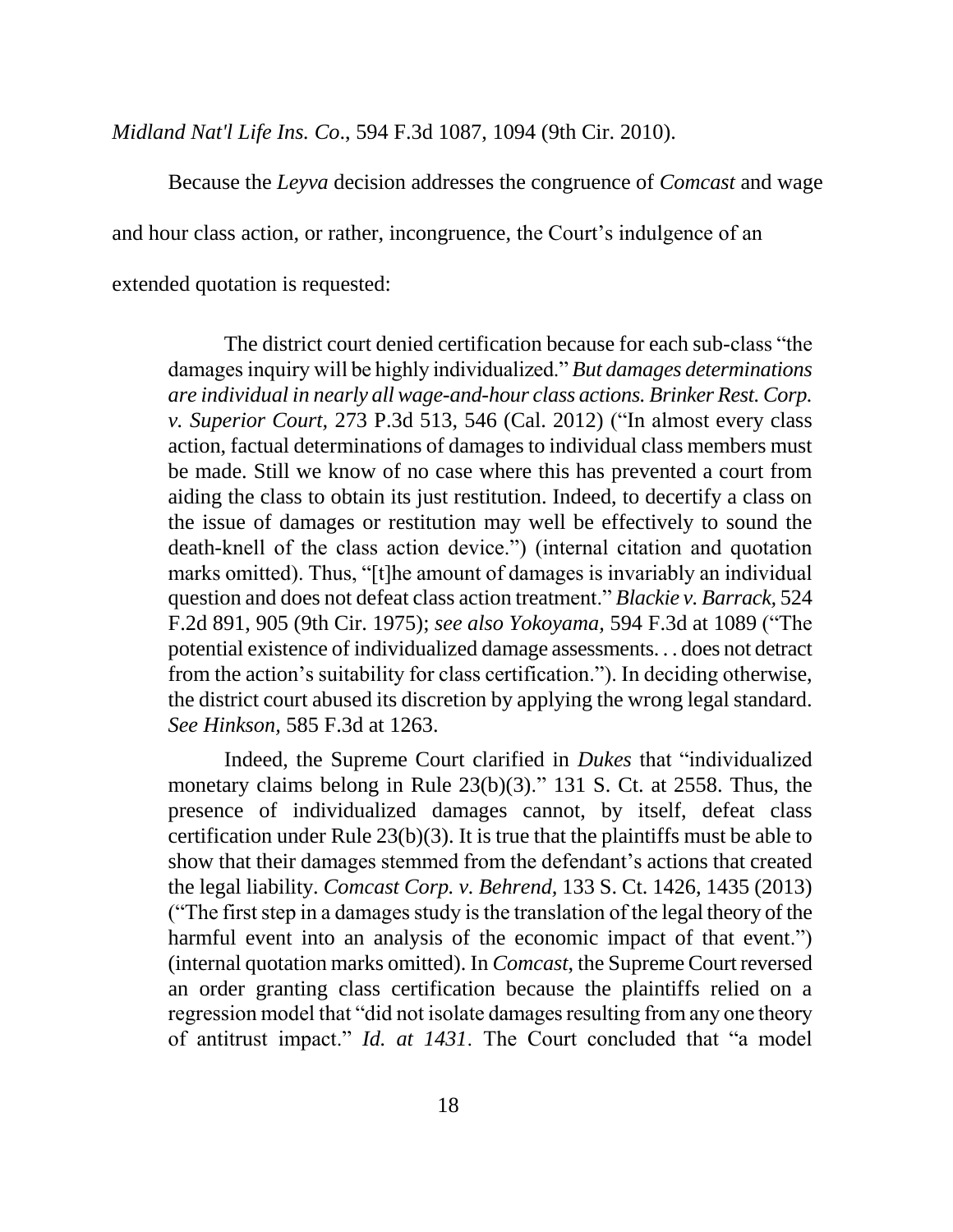purporting to serve as evidence of damages in this class action must measure only those damages attributable to that theory." *Id.* at 1433.

*Leyva*, 716 F.3d at 513-14 (emphasis added).

Thus, the *Comcast* decision simply stands for the proposition that "a damages suit cannot be certified to proceed as a class action unless the damages sought are the result of the class-wide *injury* that the suit alleges." *Butler*, 727 F.3d at 799 (emphasis in original); *Leyva*, 716 F.3d at 514 (the plaintiff must be able to show that damages stem from defendant's conduct that created the legal liability); *In re Whirlpool Corp.,* 2013 U.S. App. LEXIS 14519, at \*50 (citing *Leyva*).

Like the injuries in *Butler*, or those in *Leyva,* the damages here flow from Plaintiffs' theory of liability on the spread-of-hours and rest-break claims.

Further, as Judge Posner noted in *Butler,* Rule 23(c)(4) permits liability-only class certification, "and will often be the sensible way to proceed." *Butler*, 727 F.3d at \* 801, *citing* Fed. R. Civ. P. 23, Advisory Comm. Notes; *Pella Corp. v. Saltzman,* 606 F.3d 391, 393-94 (7th Cir. 2010) (per curiam).

More broadly, *Butler* reaffirms the central touchstone of class action litigation generally, and the predominance prong in particular: efficiency. *Butler*, 727 F.3d at \*798, 799, 800. "[T]he more claimants there are, the more likely a class action is to yield substantive economies in litigation. It would hardly be an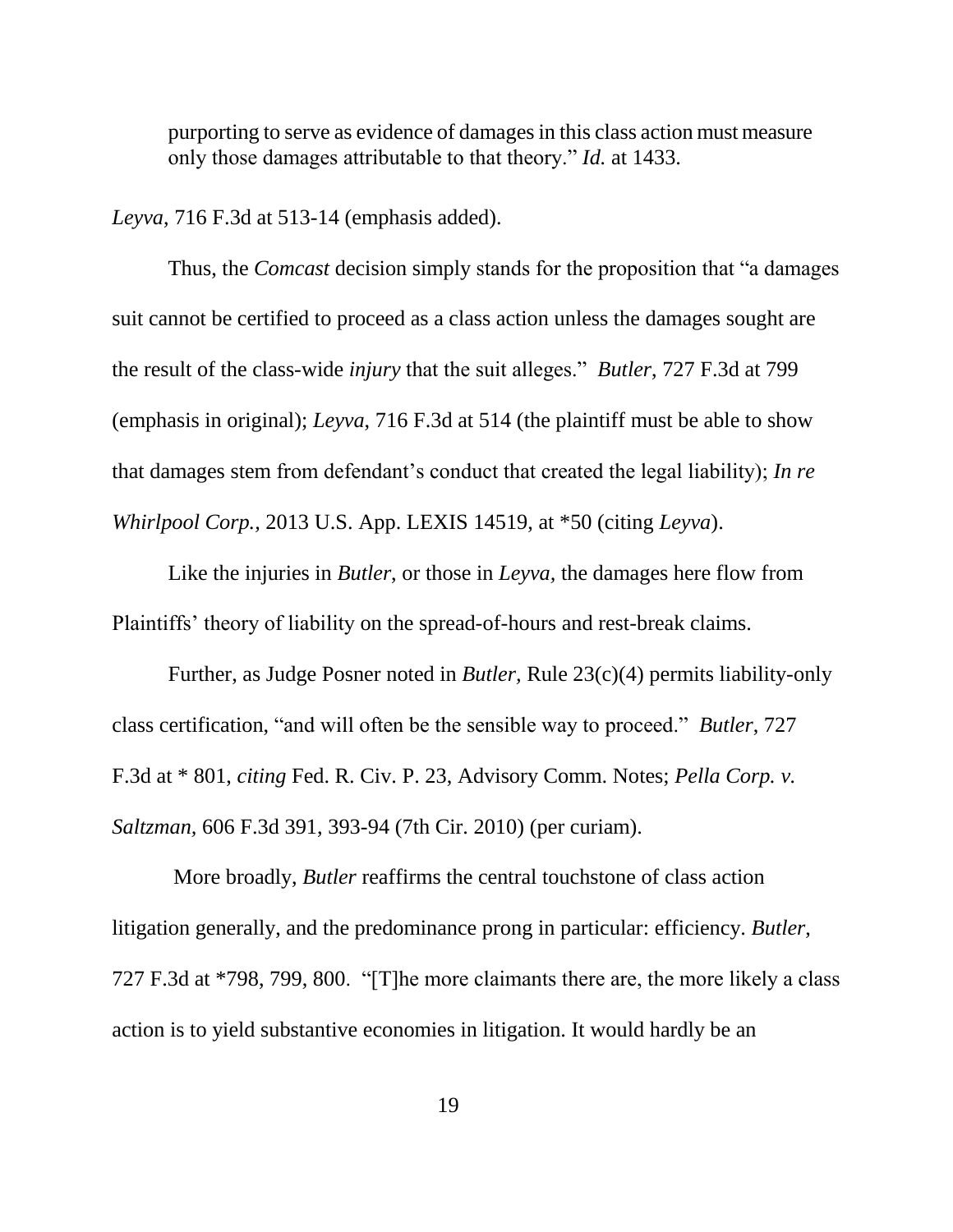improvement to have in lieu of this single class action 17 million suits each seeking damages of \$15 to \$30." *Id.* at 14, *quoting Carnegie v. Household Int'l, Inc.*, 376 F.3d 656, 661 (7th Cir. 2004). Indeed, the central question on predominance is whether the class action would "achieve economies of time, effort, and expense, and promote . . . uniformity of decision as to persons similarly situated, without sacrificing procedural fairness or bringing about other undesirable results." *Amchem Prods., Inc. v. Windsor*, 521 U.S. 591, 615 (1997) *quoting* Fed. R. Civ. P. 23, Advisory Comm. Notes.

Plaintiffs here have demonstrated those economies will be achieved with certification of the spread-of-hours and rest-break claims.

III. An Interpretation Of *Comcast* As Precluding Predominance In Wage And Hour Class Actions Where Individualized Owed Wages Vary Among Employees Clashes Directly With The 'Just And Reasonable Inference' Standard And Representative Evidence Derived From The Supreme Court's Decision In *Mt. Clemens*

Where an employer fails to maintain proper time records, an employee can establish damages by producing "sufficient evidence to show the amount and extent of that work as a matter of just and reasonable inference." *Anderson v. Mt. Clemens Pottery Co.,* 328 U.S. 680, 687-88 (1946); *Grochowski v. Phoenix Const*., 318 F.3d 80, 87-88 (2d Cir. 2003); *see also Kalloo v. Unlimited Mech. Co. of NY,* 2013 U.S.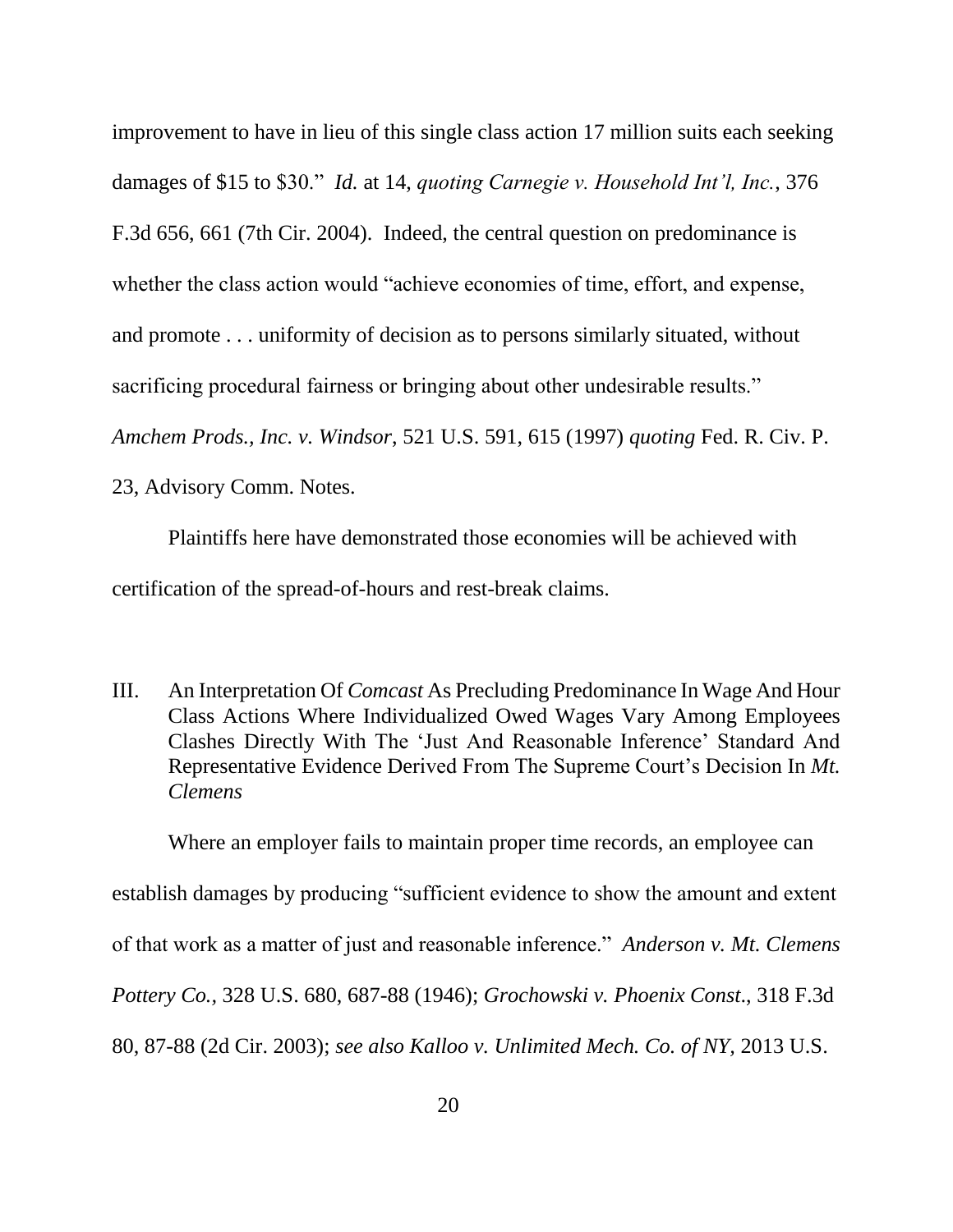Dist. LEXIS 147487, at \*28-29 (E.D. N.Y. Oct. 10, 2013) *citing* N.Y. Lab. L. § 196-a (New York Labor Law mirrors the FLSA with regard to the burden of proof where an employer has failed to keep proper employment records).

When accurate records or precise evidence of the hours worked do not exist, "an employee has carried out his burden if he proves that he has in fact performed work for which he was improperly compensated and if he produces sufficient evidence to show the amount and extent of that work as a matter of just and reasonable inference."

*Tho Dinh Tran v. Alphonse Hotel Corp*., 281 F.3d 23, 31 (2d Cir. 2002) *quoting Mt.* 

*Clemens,* 328 U.S. at 687.

The 'just and reasonable inference' standard allows a court to make inferences about the amount and extent of work performed by an employee based on the proofs the employee is able to muster, and this may be by plaintiff testimony. *See, e.g., Morgan v. Family Dollar Stores, Inc.,* 551 F.3d 1233, 1278-79 (11th Cir. 2008) (citing cases and explaining representative evidence and *Mt. Clemens*); *Allen v. Board of Public Educ.,* 495 F.3d 1306, 1317-18 (11th Cir. 2007) (employee testimony sufficient to prevail); *Tho Dinh Tran, supra,* 281 F.3d at 31 (2d Cir. 2002) (employee's testimony, corroborated by co-worker, satisfies *Mt. Clemens* standard); *Kolesnikow v. Hudson Valley Hosp*., [05 Civ. 09858 \(PGG\),](https://w3.lexis.com/research2/getadoc/caselawDocketCpp.do?_m=db7049ee06662a386ddc261b349be4c8&wchp=dGLbVlW-zSkAb&_dct=1%3A05cv9858&_crt=US_DIS_NYSD&_md5=5B108D17787ED3FDC5528973350F97A4) 2009 U.S. Dist. LEXIS 42857, \* 49 (S.D.N.Y. May 20, 2009) (employee can meet *Mt. Clemens* burden solely by her recollection).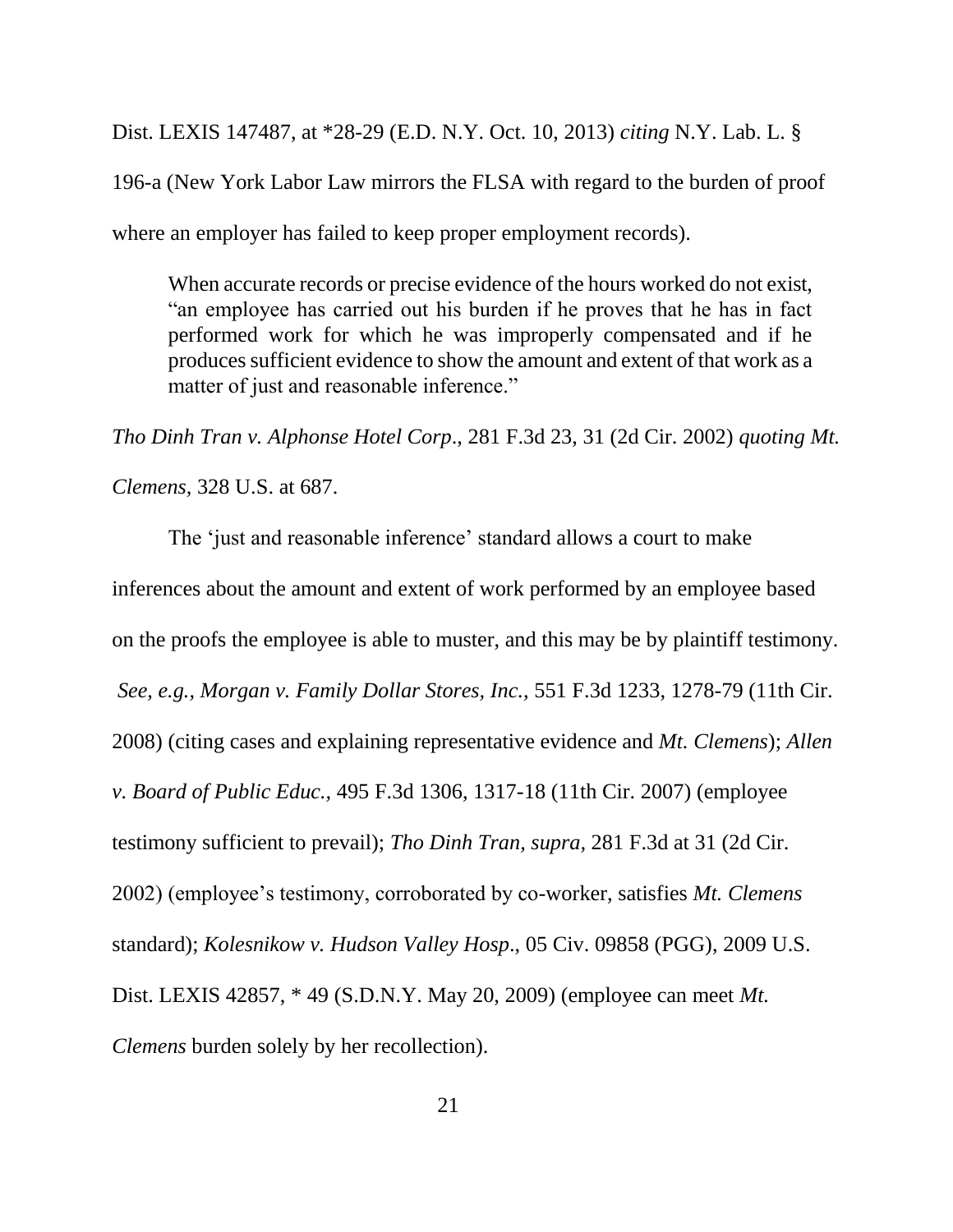The evidence that the employee adduces can be "representative."

*Grochowski,* 318 F.3d at 87. Indeed, it is well established that an overall damage award can be reasonably inferred for a group of employees where only some of those employees testified as to hours worked and wages paid. *Reich v. Southern New England Telecomms. Corp.*, 121 F.3d 58, 66-68 (2d Cir. 1997); *Morgan,* 551 F.3d at 1279; *U. S. Dept. of Labor v. Cole Enters.,* 62 F.3d 775, 781 (6th Cir. 1995); *Reich v. Gateway Press, Inc.,* 13 F.3d 685, 701 (3d Cir. 1994); *Martin v. Tony & Susan Alamo Found.*, 952 F.2d 1050, 1052 (8th Cir. 1992); *Martin v. Selker Bros., Inc.,* 949 F.2d 1286, 1298 (3d Cir. 1991); *McLaughlin v. Ho Fat Seto*, 850 F.2d 586, 589 (9th Cir. 1988).

The district court's conclusion that *Comcast* forbids a finding of predominance where damages require individualized inquiries, even where those individual computations are necessitated by the employer's failure to maintain time records, is not consistent with the Supreme Court's ruling in *Mt. Clemens*, and the many appellate decisions since that case. In *Mt. Clemens* the Court recognized, not too long after passage of the FLSA itself, that unscrupulous employers could thwart employees seeking unpaid compensation by the simple expedient of not maintaining accurate time records. Without those records, and with no adequate substitutes, employees could establish liability and then fail to prove damages to the certainty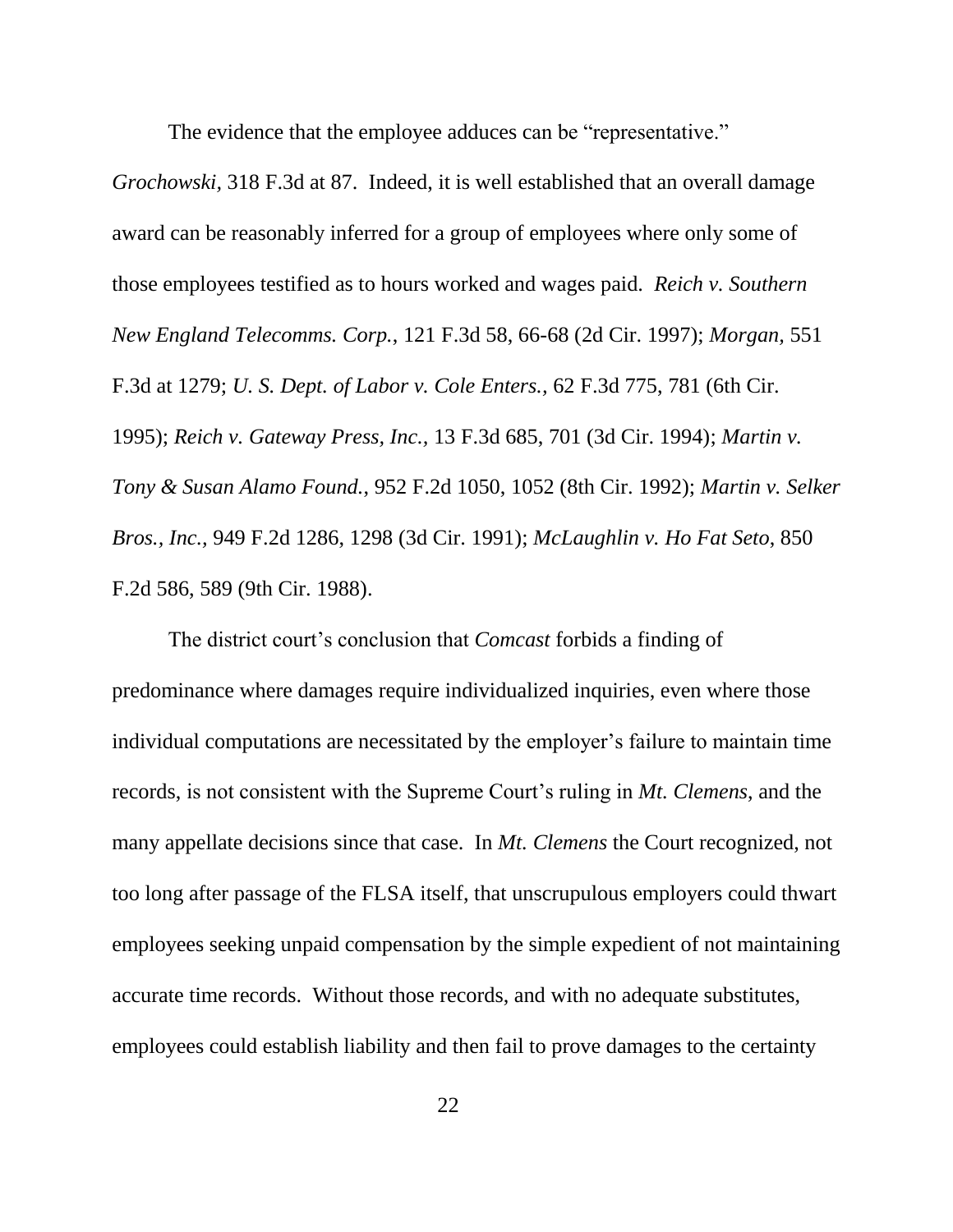the law customarily requires.

The solution, however, is not to penalize the employee by denying him any recovery on the ground that he is unable to prove the precise extent of uncompensated work. Such a result would place a premium on an employer's failure to keep proper records in conformity with his statutory duty; it would allow the employer to keep the benefits of an employee'slabors without paying due compensation as contemplated by the Fair Labor Standards Act.

328 U.S. at 687.

The district court's solution to this "more difficult problem," *id.*, is to place the burden of the employer's non-compliance on the improperly compensated employees. Because cases with individualized damages, "nearly all wage-and-hour class actions," *Leyva*, 716 F.3d at 513, could never attain class certification under the court's formulation, an employer's failure to make accurate time records would ensure that the employer keeps the benefit of the employees' labor without due compensation – the very reason the *Mt. Clemens* Court crafted mechanisms to ensure employee compensation "though the result be only approximate," 328 U.S. at 688.

#### **CONCLUSION**

The district court's interpretation of *Comcast* is erroneous: the Supreme Court did not change the "well nigh universal" black-letter rule that the predominance prong of Rule 23(b)(3) can be met where damages require individualized computation. The Court's "straightforward application of class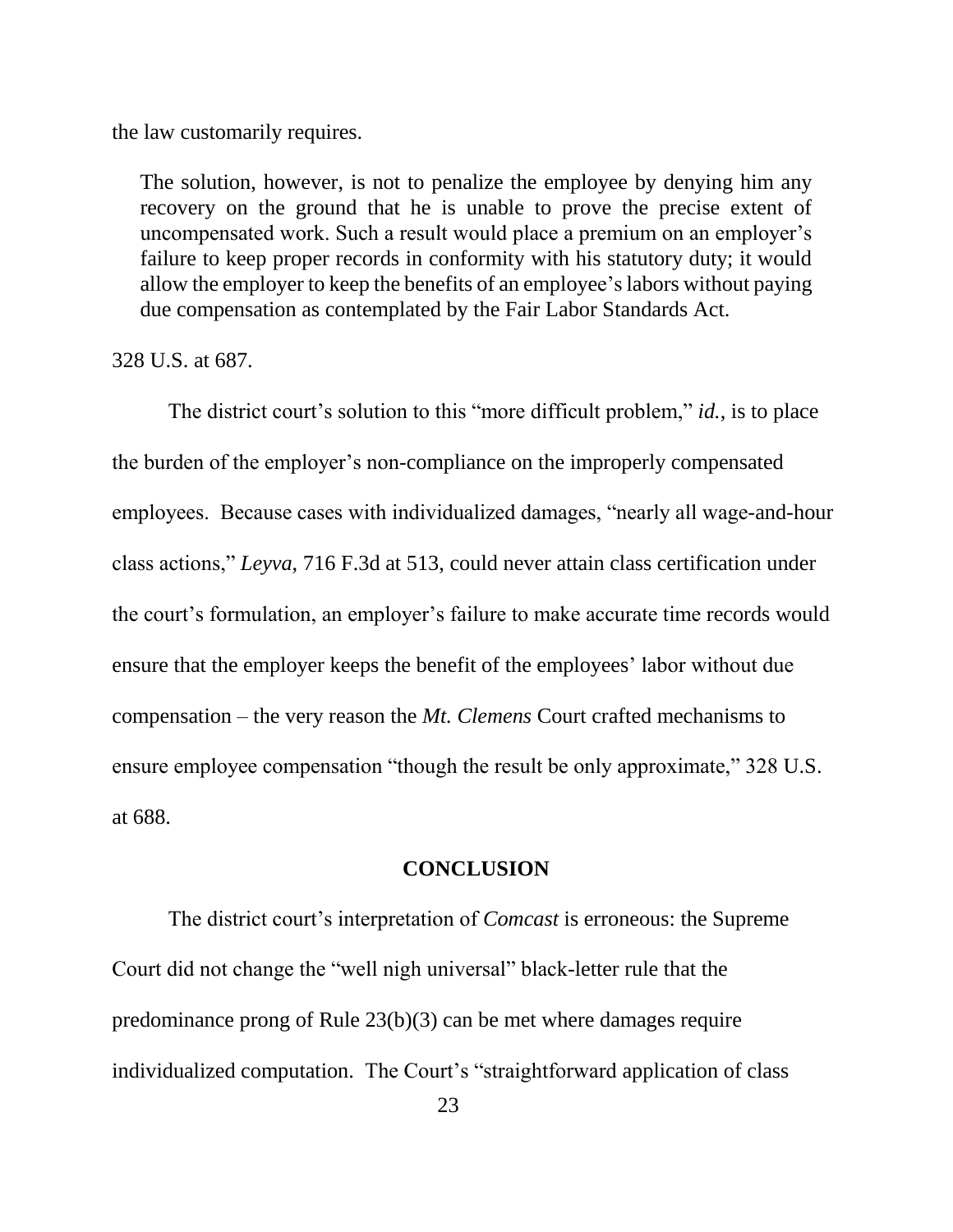certification principles" could not have then turned about and excised one of those very principles, nor could the Court's earlier rulings in *Amgen* and *Dukes* countenanced such a consequential upset.

That this black-letter rule is untouched by *Comcast* is reflected in the appellate decisions, *Butler, Glazer, Leyva* and *Roderick*, since the Supreme Court ruling in March.

At one end of the spectrum is the antitrust class action; far at the other end of that spectrum, beyond class actions of all other subject matter, is the wage and hour class action. The Supreme Court decision in *Mt. Clemens* place wage and hour cases at that nether end, cognizant of the fact that by law, the obligation to pay employees properly, and to document those wage payments, rests with employers. Where an employer fails in both those obligations, *Mt. Clemens* holds that the consequences of that failure must also rest with the employer. The district court's decision here places the employer's failure on the employees, and that ruling cannot stand.

*Amicus Curiae* National Employment Lawyers Association asks this Court to reverse the district court's denial of class certification on the spread-of-hours and rest-break claims, to order that the district court certify those claims for class treatment, and to remand for further proceedings.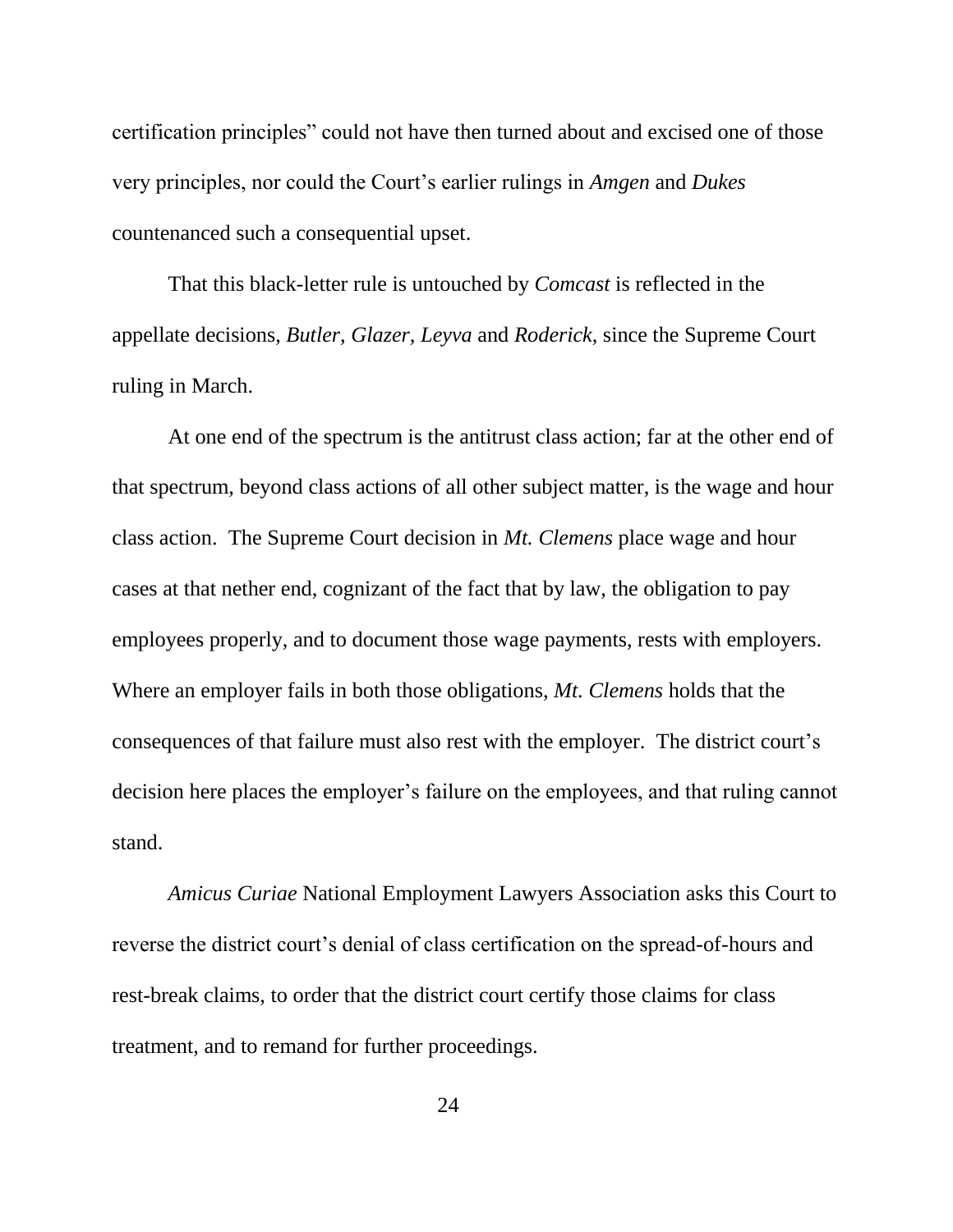Respectfully submitted,

/s/ Jamie G. Sypulski Jamie G. Sypulski One of the Attorneys for *Amicus Curiae*  National Employment Lawyers Association

Jamie G. Sypulski Law Office Jamie Golden Sypulski 150 North Michigan Avenue Suite 1000 Chicago, Illinois 60601 312/332-6202

Terisa E. Chaw National Employment Lawyers Association 417 Montgomery Street Fourth Floor San Francisco, CA 94104 415/296-7629

Attorneys for *Amicus Curiae* National Employment Lawyers Association Douglas M. Werman Werman Law Office, P.C. 77 West Washington Street Suite 1402 Chicago, Illinois 60602 312/419-1008